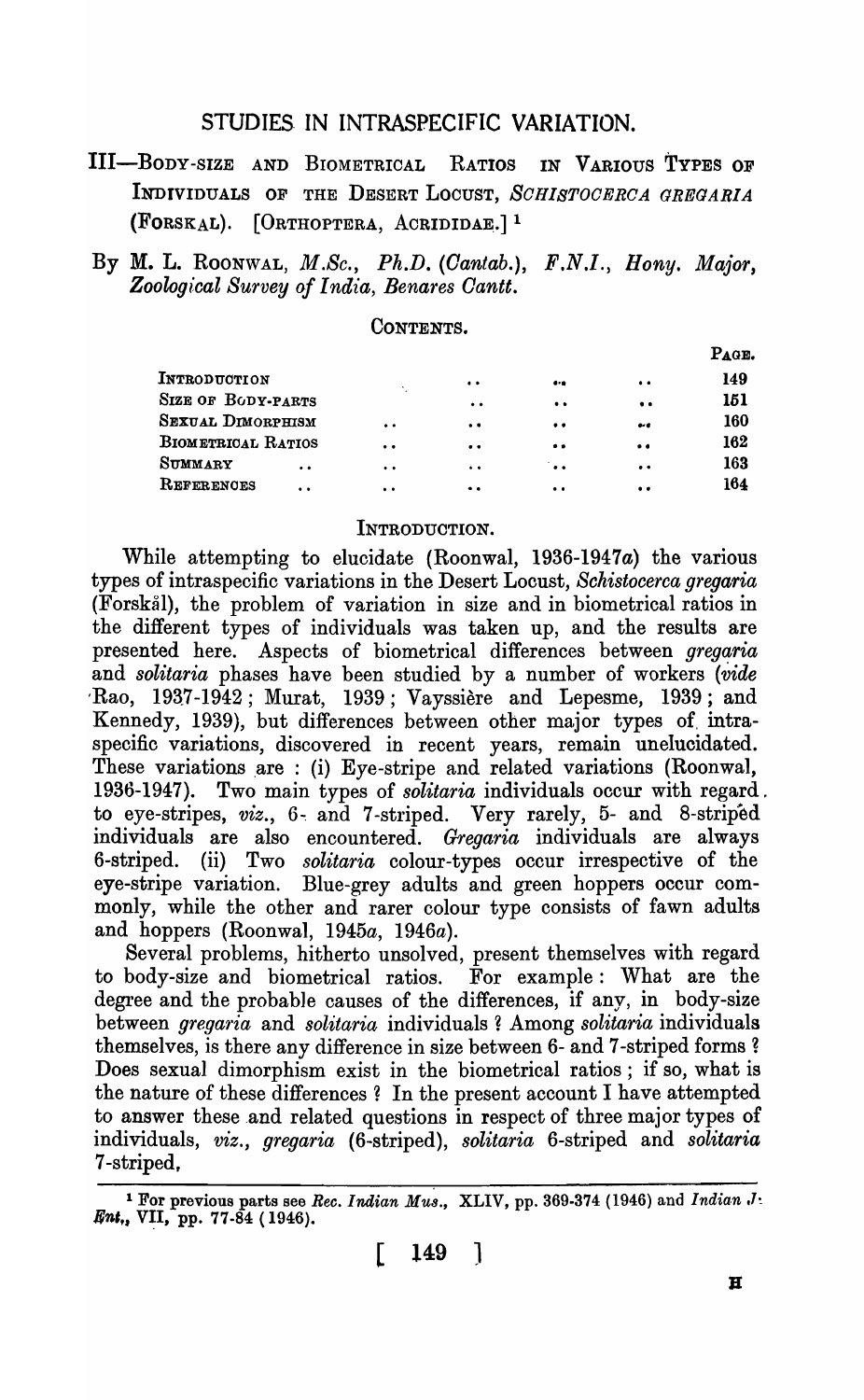The *gregaria* individuals measured. were taken mostly from swarms of 1889-1891 and 1930-1931 all over India, with a sprinkling of Iranian All individuals in which the eye-stripes were clear had 6 stripes. The remainder were assumed to have the same number of ~tripes, since it has been demonstrated In recent years that *gregaria*  individuals are invariably 6-striped (Rao, 1937, 1942; Rao and Gupta, 1939; Roonwal, 1941, 1945). The *solitaria* individuals measured were obtained in Mekran (Baluchistan, W. India) during late 1935-1936, and thus during the middle of the last *"solitaria"* or non-swarming· period which extended from 1932 to 1939, a fresh swarming period having begun in 1940. The year 1936 was in every respect a typical *solitaria* year. Individuals of the blue-grey colour-type *(vide supra)* alone were utilised, though it may be mentioned that no obvious biometrical differences were noticeable between that and the fawn type.

The following data for the fawn type of *solitaria* individuals (sonthern Baluchistan, November 1935 to August 1936) were obtained and are given here for facility of comparison, even though the samples are small :

### *Males.*

*6-striped* (8 individuals).-E, 51·0-157·0, mean 53·3 mm.; Jr, 24·0-28·0, mean 25.9 mm.; E/F, 1.96-2.23, mean 2.06.

 $7\text{-}striped$  (5 individuals).—E,  $49.0-56.5$ , mean  $52.8$  mm.; F, 24·0-28·0, mean 25·8 mm.; ElF, 1·97-2-11, mean 2-04.

### $F$ *emales*.

6-striped (5 individuals).-E, 59.5-64.2, mean 62.1 mm.; F, 29.3-31.7, mean 30.5 mm.; E/F, 1.96-2.13, mean 2.09.

*7-striped* (5 individuals).-E, 6J-O-66-0, mean 63-8 mm.; F,  $29.5-31.5$ , mean  $30.7$  mm.; E/F,  $2.01-2.12$ , mean  $2.07$ .

From continuous field observations over a considerable period (1935-1938), including the period under study (late 1935-1936), I could satisfy myself that the "solitaria" population studied was genuinely *solitaria.*  Throughout that period, the population, though undergoing small fluctuations, was very low, seldom rising above 1000 per square miles. The breeding history was not precisely known. It may be stated that under *80litaria* conditions, with a very low population scattered over a vast area, with the breeding places scattered in tiny patches over an equally extensive area, and, finally, with long-distance *80litaria* migrations from one country or belt to another (e.g., from Arabia and Iran into India, and *vice versa*), it is practically impossible to trace the exact breeding history of small samples of population. Therefore, the population density index, taken in conjunction with the actual morphological characteristics of the individuals themselves, and with the characteristics of the population in that and neighbouring areas during the months immediately preceding and following the period under study, provide the only satisfactory means of judging the nature of field populations.

Measurements were taken with a vernier calliper having dial graduations reading up to 0-1 mm. The mode of measurement was that recommended by the Fourth International Locust Conference (Cairo,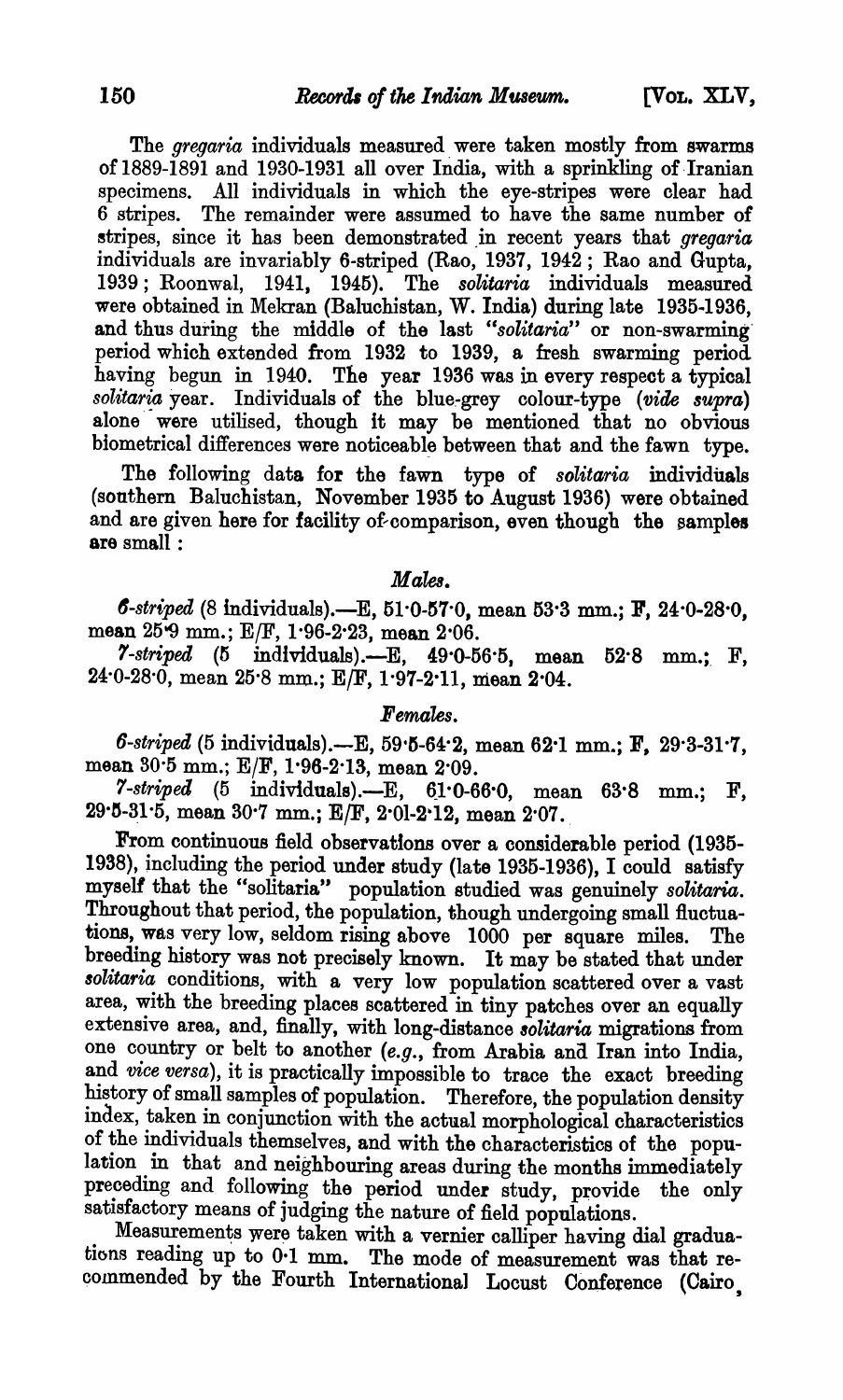1936)2. The body-parts measured were (Tables 1-4): Length of elytron (E); length of hind-femur (F); maximum width of head in the genal region  $(\check{C})$ ; length of pronotum at the keel  $(P)$ ; height of pronotum (H); and width of pronotum at the constriction (M). The biometrical ratios studied were:  $E/F$ ,  $P/C$ ,  $H/C$  and  $M/C$ . The sexes were analysed separately. The approximate number of specimens measured for The approximate number of specimens measured for various purposes was as follows :- Phase *gregaria*: 35-77. Phase *8olitaria:* 6-striped, 152; 7 -striped, 109-110.

### SIZE OF BODY-PARTS.

The mean length of the elytron in males is 53<sup>.</sup>03 mm. in *gregaria*, 52·2 mm. in 6-striped *solitaria* and 52·4 mm. in 7-striped *solitaria* individuals; in females the mean length is 58·01, 61·6 and 62·9 mm. respectively (Tables 1 and 5).

The mean length of the hind-femur in males is 24<sup>.4</sup> mm. in *gregaria*, 25·4 mm. ib 6-striped *solitaria* and 26·1 mm. in 7-striped *solitaria*  individuals; in females the mean length is  $26.4$ ,  $29.4$  and  $30.9$  mm. respectively (Tables 2 and 5).

For the head and the pronotum, measurements of *gregaria* individuals only were made (Tables  $4a-g$  and 5). The mean figures (in mm.) are: C,  $\check{C}$  7.6,  $\hat{C}$  7.9; P,  $\check{C}$  9.9,  $\hat{C}$  10.5; H,  $\check{C}$  8.4,  $\hat{C}$  8.9; and M,  $\check{C}$  5.9,  $\hat{C}$  6.4.

It will be seen that regarding elytron and hind-femur lengths, the following differences are observable, the sexes being separately analysed (Tables 5 and 6) : (i) Among *solitaria,* the 7 -striped individuals are slightly larger than the 6-striped. (ii) The *gregaria* (all 6-striped) are considerably smaller than 6-striped *solitaria* and even more so than 7 -striped *solitaria* individuals; the male elytron of *gregaria* is, however, exceptional in being longer. Regarding the degree of relative sizedifferences (Table 6), if the mean length of 6-striped *solitaria* is taken as 100 and the variation in other types calculated as percentages of it, the following points are noticeable :- Elytron length: *Gregaria*  $\Delta \mathcal{E}$ are 1.6% longer, and  $225.8%$  shorter; 7-striped solitaria  $33$  are  $0.4\%$ and  $^{c}Q$  2<sup>·1</sup>% longer. Hind-femur length: *Gregaria*  $^{c}G$  are 3·9% and  $~$  49 10·2% shorter; 7-striped *solitaria*  $~$  5 are 2·8% and  $~$  49 5·1% longer.

In the Red Locust, *Nomadacris septemfasciata* (Serv.), the value of E in *gregaria* females is much smaller, and in *gregaria* males larger, than in *solitaria* (Lea and Webb, 1939); this condition is similar to that in *Schistocerca.* On the other hand, in the Moroccan Locust, *Dociostaurus maroccanus* (Thunb.) (Jannone, 1938, 1939), and in the Brown Locust, *Loc'Ustana pa1'dalina* (Walle) (Faure, 1932; Smit, 1939; Plessis, 1939), both E and F are longer in phase *gregaria* than in phase *solitaria,* irrespective of sex; this feature is especially pronounced in *Dociostauru8*  where *gregaria* individuals are almost one and a half times as large as *solitaria* ones.

The question whether the number of moults undergone is the cause of size-differences in *S. gregaria* may now be considered, but before doing so, the condition known to occur in other Acrididae may be briefly stated. In the Acrididae the males are, as a rule, smaller than femal es

<sup>2</sup> The Fifth International Locust Conference (Brussels, 1938) recommended some minor alterations. These, however, do not affect the conclusions presented here.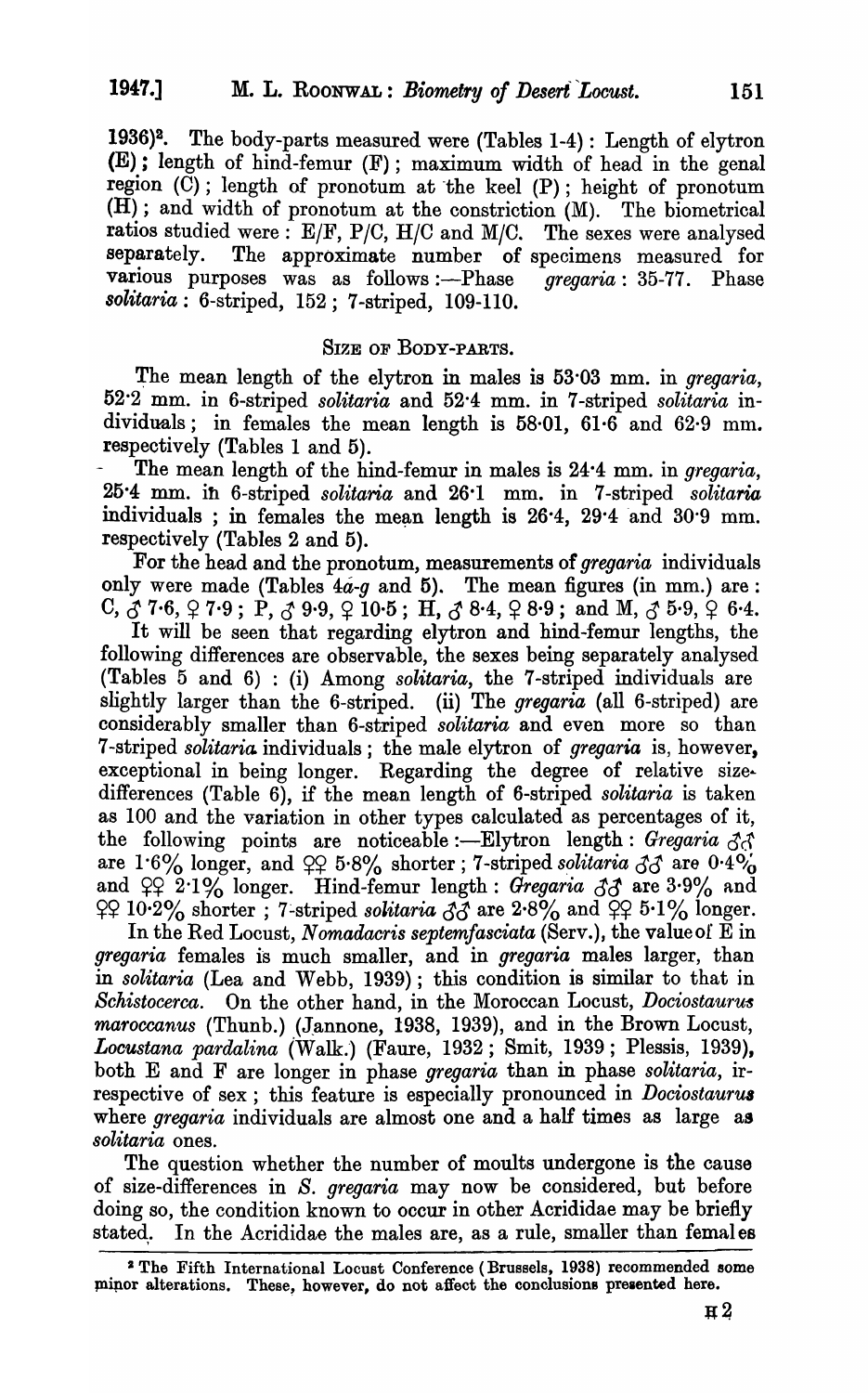### **TABLE**

Range and mean. Number of Phase, sex and no. of 53-0-539 eye-stripes. 52-0-52-9 46-0-46-9 470-47-9 48-0-48-9 49-0-49-9  $50 - 0 - 50 - 9$  $51.0 - 51.9$ Min.-Max. Mean.  $50 - 0.57 - 0$  $\bf 3$  $\bf 2$ greg.  $\vec{O}$  (6-striped)  $58 - 03$  $\sqrt{3}$  $\mathbf 1$  $\ddot{\phantom{0}}$  $\ddot{\phantom{a}}$  $\ddot{\phantom{a}}$  $\ddot{\phantom{0}}$  $46 - 5 - 57 - 0$ sol.  $\delta$  (6-striped)  $52.2$  $\mathbf 1$  $\bf 3$  $\bf 2$  $\bf{6}$  ${\bf 11}$  ${\bf 11}$  ${\bf 20}$  $\bf 13$  $sol. \n\delta$  (7-striped)  $48.7 - 56.0$  $52.4$  $\bf 2$  $\mathbf 1$  $\bf{3}$  $\bf 2$  $\overline{\mathbf{4}}$  $\bf{6}$  $\ddot{\phantom{a}}$  $\ddot{\phantom{a}}$  .  $\pmb{0}$  $9$  (6-striped)  $50.5 - 66.1$  $58.01$  $\bf 2$  $\mathbf 1$  $\bf 2$ greg.  $\ddot{\phantom{a}}$  $\ddot{\phantom{1}}$  .  $\ddot{\phantom{0}}$  $\ddot{\phantom{a}}$  $9$  (6-striped)  ${\bf 55{\cdot}0{\cdot}67{\cdot}0}$ sol.  $|61.6$  $\ddot{\phantom{1}}$  $\ddot{\phantom{1}}$  $\ddot{\phantom{0}}$  $\ddot{\phantom{1}}$  $\ddot{\phantom{1}}$  $\ddot{\phantom{0}}$  $\ddot{\phantom{0}}$  $\ddot{\phantom{1}}$  $\ell$ .  $\downarrow$  (7-striped)  $56.2 - 67.5$  82.9  $\ddot{\phantom{a}}$  $\ddot{\phantom{a}}$  $\ddot{\phantom{a}}$  $\ddot{\phantom{a}}$  :  $\ddot{\phantom{a}}$  $\ddot{\phantom{a}}$  $\ddot{\phantom{1}}$  $\ddot{\phantom{a}}$ 

## Variation in length (mm.) of elytron

### TABLE

# Variation in length (mm.) of hind-femu

|                                       | Range and mean. |          | Number of                  |                      |                      |                                              |                         |                   |                   |                      |                      |  |
|---------------------------------------|-----------------|----------|----------------------------|----------------------|----------------------|----------------------------------------------|-------------------------|-------------------|-------------------|----------------------|----------------------|--|
| Phase, sex and no. of<br>eye-stripes. | Min.-Max.       | Mean.    | $20 - 5 - 20 - 9$          | $21 - 0 - 21.4$      | $21 - 5 - 21 - 9$    | 22-0-22-4                                    | 22-5-22-9               | $23 - 0 - 23 - 4$ | $23 - 5 - 23 - 9$ | 24.0-24.4            | $24 - 5 - 24 - 9$    |  |
| $\delta$ (6-striped)<br>greg.         | $22.6 - 26.0$   | $24 - 4$ | $\ddot{\phantom{0}}$       | $\ddot{\phantom{a}}$ | $\ddot{\phantom{0}}$ | $\bullet$ $\bullet$                          | $\overline{\mathbf{4}}$ | $\mathbf{1}$      | $\mathbf{2}$      | 6                    | 6                    |  |
| sol. & (6-striped)                    | $22.0 - 28.0$   | $25 - 4$ | $\ddot{\phantom{0}}$       | $\ddot{\phantom{0}}$ | $\ddot{\phantom{a}}$ | $\mathbf{1}$                                 | $\mathbf{1}$            | 3                 | 3                 | 6                    | 12                   |  |
| $\delta$ (7-striped)<br>eol.          | $24.0 - 28.0$   | $26 - 1$ | $\ddot{\phantom{0}}$       | $\bullet$            | $\ddot{\phantom{a}}$ | $\ddot{\phantom{a}}$                         | $\bullet$               | $\bullet$         | $\bullet$         | $\mathbf{1}$         | $\mathbf{1}$         |  |
| $9$ (6-striped)<br>greg.              | $20.8 - 29.5$   | $26 - 4$ | 1                          | $\mathbf 0$          | $\bf{0}$             | $\bf{0}$                                     | $\mathbf{1}$            | $\bf{0}$          | $\overline{2}$    | $\overline{2}$       | $\mathbf{1}$         |  |
| $sol. \nsubseteq (6\text{-striped})$  | $25.0 - 31.5$   | 29.4     | $\ddot{\phantom{a}}$       | $\ddot{\phantom{0}}$ | $\bullet$            | $\ddot{\phantom{0}}$                         | $\bullet$               | $\bullet$         | $\bullet$         | $\ddot{\phantom{a}}$ | $\bullet\bullet$     |  |
| $\varphi$ (7-striped)<br>sol.         | $27.0 - 33.0$   | 30.9     | $\ddot{\bullet}$ $\bullet$ | $\bullet$            | $\ddot{\phantom{0}}$ | $\bullet\hspace{0.4mm}\bullet\hspace{0.4mm}$ | $\bullet$ $\bullet$     | $\bullet$         | $\cdot$           | $\ddot{\phantom{a}}$ | $\ddot{\phantom{a}}$ |  |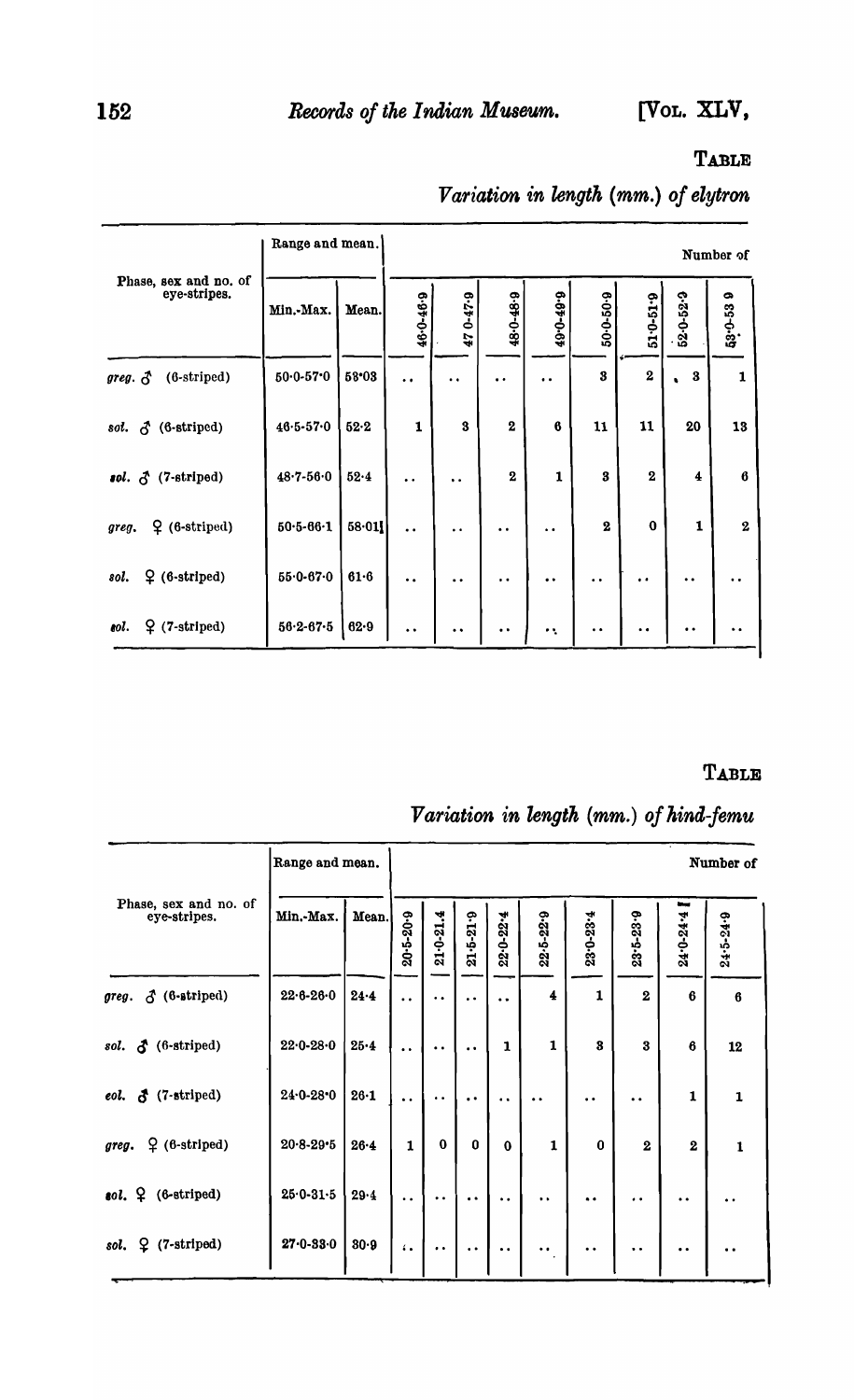# 1.

# $(E)$  in Schistocerca gregaria.

Individuals In each category (1 mm.).

| 54-0-54-9            | 55-0-55-9    | 56-0-56-9               | $57.0 - 57.9$    | $58 - 0 - 58 - 9$ | 59-0-59-9            | $60 - 0 - 60 - 9$   | $61 - 0 - 61 - 9$    | $62 - 0 - 62 - 9$ | $63 - 0 - 63 - 9$    | $64.0 - 64.9$        | $65 - 0 - 65 - 9$    | 66-0-66-9                                    | $67.0 - 67.9$    | Total.     |
|----------------------|--------------|-------------------------|------------------|-------------------|----------------------|---------------------|----------------------|-------------------|----------------------|----------------------|----------------------|----------------------------------------------|------------------|------------|
| $\bf 2$              | $\mathbf 1$  | $\mathbf 1$             | $\mathbf{1}$     | $\bullet\bullet$  | $\ddot{\phantom{0}}$ | $\bullet$ $\bullet$ | $\ddot{\phantom{0}}$ | . .               | $\bullet\;\bullet$   | $\ddot{\phantom{0}}$ | $\ddot{\phantom{0}}$ | $\bullet\hspace{0.4mm}\bullet\hspace{0.4mm}$ | $\bullet\bullet$ | ${\bf 14}$ |
| $\boldsymbol{9}$     | 10           | $\mathbf{1}$            | $\pmb{2}$        | $\cdot$ $\cdot$   | $\ddot{\phantom{0}}$ | $\ddot{\bullet}$    | $\bullet\bullet$     | $\bullet$         | $\ddot{\phantom{0}}$ | $\bullet\bullet$     | . .                  | $\bullet$                                    | $\bullet\bullet$ | 89         |
| $\ddot{\bullet}$     | 1            | $\boldsymbol{2}$        | $\bullet\bullet$ | $\cdot$ $\cdot$   | $\bullet$ $\bullet$  | $\bullet$ $\bullet$ | $\ddot{\phantom{0}}$ | $\bullet\bullet$  | $\cdot$ $\cdot$      | $\bullet\bullet$     | . .                  | $\bullet\;\bullet$                           | $\bullet$        | 25         |
| $\mathbf{1}$         | $\bf 2$      | $\overline{\mathbf{2}}$ | $\mathbf{1}$     | $\bf{3}$          | $\boldsymbol{2}$     | $\mathbf 5$         | 1                    | 1                 | $\bf{0}$             | $\mathbf 2$          | $\bf{0}$             | 1                                            | $\bullet\bullet$ | ${\bf 26}$ |
| $\ddot{\phantom{0}}$ | $\mathbf{1}$ | $\overline{\mathbf{2}}$ | $\boldsymbol{2}$ | $\bf 2$           | $\bf{6}$             | $\bf 6$             | 14                   | 11                | 11                   | $\bf{3}$             | $\boldsymbol{2}$     | $\boldsymbol{2}$                             | 1                | 63         |
| $\bullet$ $\bullet$  | $\bullet$    | $\boldsymbol{2}$        | $\bf 2$          | $\mathbf 1$       | $\bf 3$              | $\bf 2$             | 17                   | $\boldsymbol{9}$  | ${\bf 13}$           | 17                   | 7                    | 8                                            | $\bf{3}$         | 84         |

### 2.

# (F) *in* Schistocerca gregaria.

individuals in each category (0·5 mm.).

| $25 - 0 - 25 - 4$       | 25-5-25-9            | $26.0 - 26.4$        | $26 - 5 - 26 - 9$ | $27 - 0 - 27 - 4$   | $27 - 5 - 27 - 9$    | $28 - 0 - 28 - 4$ | 28-5-28-9            | $29 - 0 - 29 - 4$    | $29 - 5 - 29 - 9$    | $30 - 0 - 30 - 4$    | $30 - 5 - 30 - 9$ | $31 - 0 - 31 - 4$    | $31 - 5 - 31 - 9$                        | $32.0 - 32.4$        | $32.5 - 32.9$           | $33.0 - 33.4$       | Total.          |
|-------------------------|----------------------|----------------------|-------------------|---------------------|----------------------|-------------------|----------------------|----------------------|----------------------|----------------------|-------------------|----------------------|------------------------------------------|----------------------|-------------------------|---------------------|-----------------|
| $\boldsymbol{2}$        | 3                    | . .                  | $\boldsymbol{2}$  | $\bullet$ $\bullet$ | $\ddot{\phantom{0}}$ | $\cdot$ $\cdot$   | $\ddot{\phantom{0}}$ | $\bullet$            | $\ddot{\phantom{0}}$ | $\cdot$ $\cdot$      | $\bullet$         | $\bullet$            | $\cdot$ $\cdot$                          | $\cdot$              | $\cdot$ $\cdot$         | . .                 | $26\phantom{.}$ |
| 12                      | 13                   | 24                   | 10                | 3                   | $\bf{0}$             | 1                 | $\ddot{\phantom{0}}$ | $\ddot{\phantom{a}}$ | $\cdot$ $\cdot$      | $\bullet$            | $\bullet$         | $\ddot{\phantom{0}}$ | . .                                      | $\bullet$            | $\bullet\,\bullet$      | $\bullet$ $\bullet$ | 89              |
| $\boldsymbol{4}$        | 4                    | $3 -$                | 6                 | $\boldsymbol{2}$    | $\bf 3$              | 1                 | $\cdot$ $\cdot$      | $\cdot$ $\cdot$      | $\ddot{\phantom{a}}$ | $\bullet\bullet$     | $\bullet$         | $\cdot$ $\cdot$      | $\bullet\hspace{1mm}\bullet\hspace{1mm}$ | $\bullet$            | $\bullet\bullet$        | $\bullet$           | 25              |
| $\overline{\mathbf{4}}$ | 3                    | 4                    | $\bf{0}$          | 3                   | 1                    | 4                 | 5                    | $\boldsymbol{2}$     | 1                    | $\ddot{\phantom{1}}$ | $\bullet\bullet$  | $\ddot{\phantom{0}}$ | $\bullet\,\bullet$                       | $\ddot{\phantom{0}}$ | $\bullet\ \bullet$      | $\bullet\bullet$    | 34              |
| $\mathbf{1}$            | 1                    | 1                    | $\mathbf{1}$      | 2                   | $\boldsymbol{2}$     | 3                 | 8                    | 7                    | 10                   | 9                    | 9                 | $\boldsymbol{6}$     | $\bf{3}$                                 | $\bullet$            | $\cdot \cdot$           | $\cdot$ $\cdot$     | 63              |
| $\ddot{\phantom{0}}$    | $\ddot{\phantom{0}}$ | $\ddot{\phantom{0}}$ | $\bullet\bullet$  | $\bf{2}$            | $\bf{0}$             | 1                 | $\bf{3}$             | $\bf 2$              | $6\phantom{1}6$      | 4                    | 11                | 20                   | $20\,$                                   | 8                    | $\overline{\mathbf{7}}$ | $\mathbf{1}$        | $\bf 5$         |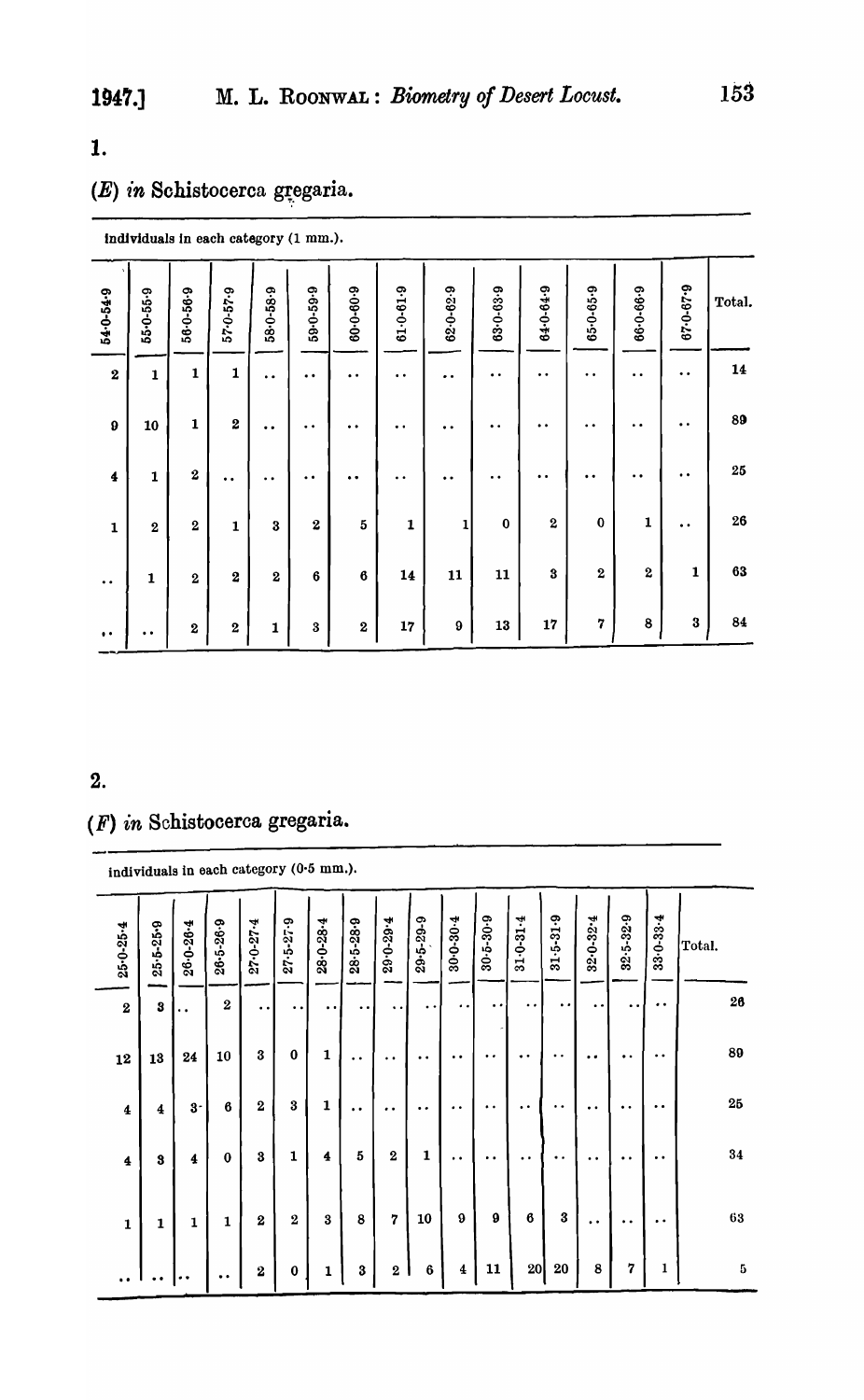[Vol. XLV,

TABLE

|                                   | Range and mean.   |           |                      |                      |                      |                      |                      |                      | Number of    |
|-----------------------------------|-------------------|-----------|----------------------|----------------------|----------------------|----------------------|----------------------|----------------------|--------------|
| Phase, sex and no. of eye-stripes | Min.-Max.         | Mean.     | $1.84 - 1.86$        | 1.87-1.89            | $1.90 - 1.92$        | $1.93 - 1.95$        | $1.96 - 1.98$        | $1.99 - 2.01$        | 2-02-2-04    |
| 1.33                              | $2.04 - 2.30$     | $2 - 18$  | $\cdot$              | .                    | $\ddot{\phantom{0}}$ |                      | $\bullet$            | $\ddot{\phantom{a}}$ | $\mathbf 1$  |
| 2.99<br>gregaria: (6-striped)     | $2.08 - 2.43$     | 2.24      | $\ddot{\phantom{0}}$ | $^{\prime}$ .        | $\bullet$            | $\cdot$ .            | $\ddot{\phantom{0}}$ | $\ddot{\cdot}$ .     |              |
| 3, Both                           | $2.04 - 2.43$     | 2.22      | . .                  | $\ddot{\phantom{0}}$ | . .                  | $\ddot{\phantom{0}}$ | $\ddot{\phantom{0}}$ | $\ddot{\phantom{a}}$ | $\mathbf{1}$ |
| 1.33                              | $1.88 - 2.23$     | 2.05      | . .                  | $\mathbf{1}$         | $\mathbf{2}$         | $\bf{0}$             | 7                    | 12                   | 17           |
| 2.99<br>solitaria: (6-striped)    | $1.96 - 2.25$     | 2.09      | $\ddot{\phantom{0}}$ | $\ddot{\phantom{0}}$ | $\ddot{\phantom{0}}$ | $\ddot{\cdot}$       | 3                    | $\bf{3}$             | $\mathbf{Q}$ |
| 3. Both                           | $1 - 88 - 2 - 25$ | $2 - 07$  | . .                  | $\mathbf{1}$         | $\boldsymbol{2}$     | $\bf{0}$             | 10                   | 15                   | 26           |
| 1.33                              | $1.85 - 2.13$     | $2 - 004$ | $\mathbf{1}$         | $\bf{0}$             | $\boldsymbol{2}$     | $\mathbf{1}$         | $\boldsymbol{2}$     | 9.                   | $\bf 5$      |
| 2.99<br>7-striped)<br>solitaria:  | $1.93 - 2.17$     | $2 - 0.8$ |                      |                      | $\cdot$              | 10                   | 6                    | 20                   | 17           |
| $\int$ 3. Both                    | $1.85 - 2.17$     | $2 - 02$  | $\mathbf{1}$         | $\bf{0}$             | $\pmb{2}$            | 11                   | 8                    | 29                   | 22           |

Variation in the ratio  $E/F$  (elytron length/hind-femur

**TABLE** 

Variation in the width of head  $(C)$ , length of pronotum  $(P)$ ,  $H/C$  and  $M/C$  in Schistocerca gregaria, (a) Width of

| C         | Range and mean. |         | Number of        |                  |                |                  |                      |  |  |  |  |
|-----------|-----------------|---------|------------------|------------------|----------------|------------------|----------------------|--|--|--|--|
|           | Min.-Max.       | Mean.   | $6 - 6 -$<br>6.7 | $6 - 8 -$<br>6.9 | $7.0 -$<br>7.1 | $7.2 -$<br>7.3   | $7 - 4 -$<br>$7 - 5$ |  |  |  |  |
| <b>đđ</b> | $6 - 7 - 8 - 0$ | $7 - 6$ |                  | 0                | 0              | 7                | 8                    |  |  |  |  |
| ¥\$       | $6 - 8 - 8$     | 7.9     | $\bf{0}$         |                  | 3              | $\boldsymbol{2}$ |                      |  |  |  |  |

## (b) Length of

| P         | Range and mean.                      |               | Number of             |                              |                  |                      |  |  |  |  |
|-----------|--------------------------------------|---------------|-----------------------|------------------------------|------------------|----------------------|--|--|--|--|
|           | Min.-Max.                            | Mean.         | $8 - 7 -$<br>8.9      | $9.0 -$<br>9.2               | $9 - 3 -$<br>9.5 | $9 - 6 -$<br>$9 - 8$ |  |  |  |  |
| ර්ර<br>99 | $8 - 9 - 10 - 7$<br>$8 - 7 - 11 - 9$ | 9.9<br>$10-5$ | ı<br>$\boldsymbol{2}$ | $\boldsymbol{2}$<br>$\bf{0}$ | 5<br>5           | 5-<br>3              |  |  |  |  |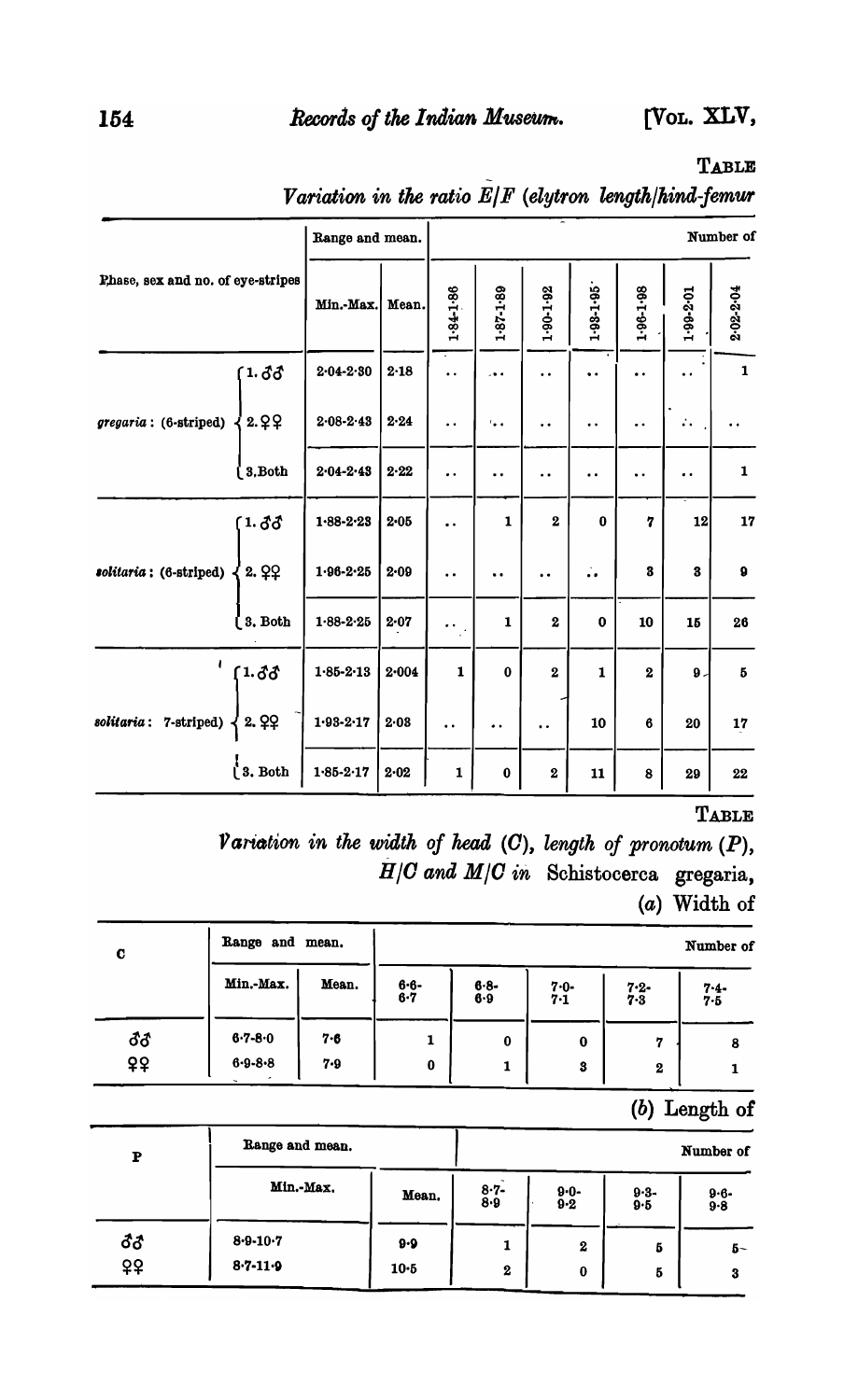3.

# length) in Schistocerca gregaria.

individuals in each category (0.03).

| 2-05-2-07        | $2.08 - 2.10$           | $2.11 - 2.13$           | $2 - 14 - 2 - 16$    | 2.17-2-19            | $2.20 - 2.22$        | $2.23 - 2.25$        | 2-26-2-28            | $2 - 29 - 2 - 31$    | $2.32 - 2.34$           | $2.35 - 2.37$        | $2.38 - 2.40$        | $2 - 41 - 2 - 43$    | Total.                     |
|------------------|-------------------------|-------------------------|----------------------|----------------------|----------------------|----------------------|----------------------|----------------------|-------------------------|----------------------|----------------------|----------------------|----------------------------|
| $\boldsymbol{0}$ | $\mathbf{1}$<br>$\cdot$ | $\mathbf{1}$ .          | $\mathbf{1}$         | $\pmb{4}$            | $\mathbf 1$          | $\mathbf{1}$         | $\mathbf{1}$         | $\mathbf{1}$         | $\ddot{\phantom{0}}$    | $\ddot{\phantom{0}}$ | $\ddot{\phantom{0}}$ | $\ddot{\phantom{0}}$ | 12                         |
| $\bullet$        | 1                       | $\overline{\mathbf{2}}$ | $\bf{0}$             | $\mathbf{1}$         | $\pmb{4}$            | $\bf{6}$             | 5                    | $\bf{0}$             | $\boldsymbol{2}$        | 1                    | $\pmb{0}$            | 1                    | 23                         |
| $\bf{0}$         | $\overline{\mathbf{2}}$ | $\bf{3}$                | $\mathbf 1$          | $\bf{5}$             | $\boldsymbol{5}$     | $\overline{7}$       | $\pmb{6}$            | $\mathbf{1}$         | $\overline{\mathbf{2}}$ | $\mathbf{1}$         | $\mathbf 0$          | $\mathbf{1}$         | 35                         |
| 17               | 14                      | 15                      | $\mathbf 1$          | $\mathbf{1}$         | $\mathbf{1}$         | $\mathbf{1}$         | $\bullet$ $\bullet$  | $\ddot{\phantom{0}}$ | $\cdot$ $\cdot$         | $\bullet$ $\bullet$  | $\ddot{\phantom{0}}$ | $\ddot{\phantom{0}}$ | 89                         |
| 12               | $\bullet$               | 15                      | 8                    | $\bf{3}$             | $\bf{2}$             | $\boldsymbol{2}$     | $\bullet\; \bullet$  | $\bullet$            | $\ddot{\phantom{0}}$    | $\ddot{\phantom{a}}$ | $\bullet$            | . .                  | 63<br>$\ddot{\phantom{0}}$ |
| 29               | 20                      | 30                      | $\pmb{9}$            | $\pmb{4}$            | $\bf{3}$             | $\bf{3}$             | $\ddot{\phantom{0}}$ | $\bullet$            | $\ddot{\phantom{0}}$    | $\bullet$ $\bullet$  | $\bullet$            | ٠.                   | 152                        |
| $\bf{3}$         | $\mathbf 1$             | $\mathbf 1$             | $\ddot{\phantom{0}}$ | $\ddot{\phantom{0}}$ | $\ddot{\phantom{a}}$ | $\ddot{\phantom{0}}$ | $\ddot{\phantom{0}}$ | $\ddot{\phantom{0}}$ | $\ddot{\phantom{0}}$    | $\ddot{\phantom{0}}$ | $\ddot{\phantom{0}}$ | $\ddot{\phantom{0}}$ | ${\bf 25}$                 |
| 12               | $\boldsymbol{5}$        | 10                      | $\bf{3}$             | $\bf{3}$             | $\ddot{\phantom{0}}$ | $\bullet$ $\bullet$  | $\ddot{\phantom{0}}$ | $\bullet$            | $\ddot{\phantom{0}}$    | $\ddot{\phantom{0}}$ | $\bullet\bullet$     | $\ddot{\phantom{0}}$ | 84                         |
| 15               | $\pmb{6}$               | 11                      | $\bf{3}$             | $\mathbf 1$          | $\ddot{\phantom{0}}$ | $\ddot{\cdot}$       | $\bullet$            | $\ddot{\phantom{1}}$ | $\cdot$ $\cdot$         | $\bullet\; \bullet$  | $\ddot{\phantom{0}}$ | $\ddot{\phantom{0}}$ | 109                        |

 $4(a-q).$ 

height of pronotum  $(H)$ , width of pronotum  $(M)$ , and the ratios  $P/C$ , phase gregaria. (All measurements in mm.). head (C)

individuals in each category (0.2 mm.).

| $7.6 - 7.7$  | $7 - 8 -$<br>7.9 | $8 - 0 -$<br>$8-1$ | $8 - 2 -$<br>$8-3$                           | $8 - 4 -$<br>8·5 | $8.6 - 8.7$                                  | $8 - 8 -$<br>8.9 | Total. |
|--------------|------------------|--------------------|----------------------------------------------|------------------|----------------------------------------------|------------------|--------|
| 10           | 5                | 3                  | $\bullet\hspace{0.4mm}\bullet\hspace{0.4mm}$ | $\cdot$ $\cdot$  | $\bullet\hspace{0.4mm}\bullet\hspace{0.4mm}$ | $\cdot$ .        | 84     |
| $\mathbf{Q}$ |                  | 3                  | 9                                            | 3                | 0                                            | $\boldsymbol{2}$ | 40     |

pronotum  $(P)$ .

individuals in each category (0.3 mm.).

| $9.9 - 10.1$ | $10 - 2 -$<br>$10 - 4$ | $10 - 5 -$<br>$10-7$ | $10 - 8 -$<br>11.0  | $11 - 1$<br>$11-3$ | $11.4 -$<br>$11 - 6$ | $11 - 7 -$<br>$11-9$ | Total. |
|--------------|------------------------|----------------------|---------------------|--------------------|----------------------|----------------------|--------|
| 8            |                        | 3                    | $\bullet\; \bullet$ | $\bullet\bullet$   | $\cdot \cdot$        | $\bullet\bullet$     | 31     |
| Ð            | 3                      | 3                    |                     | w                  |                      | 3                    | 40     |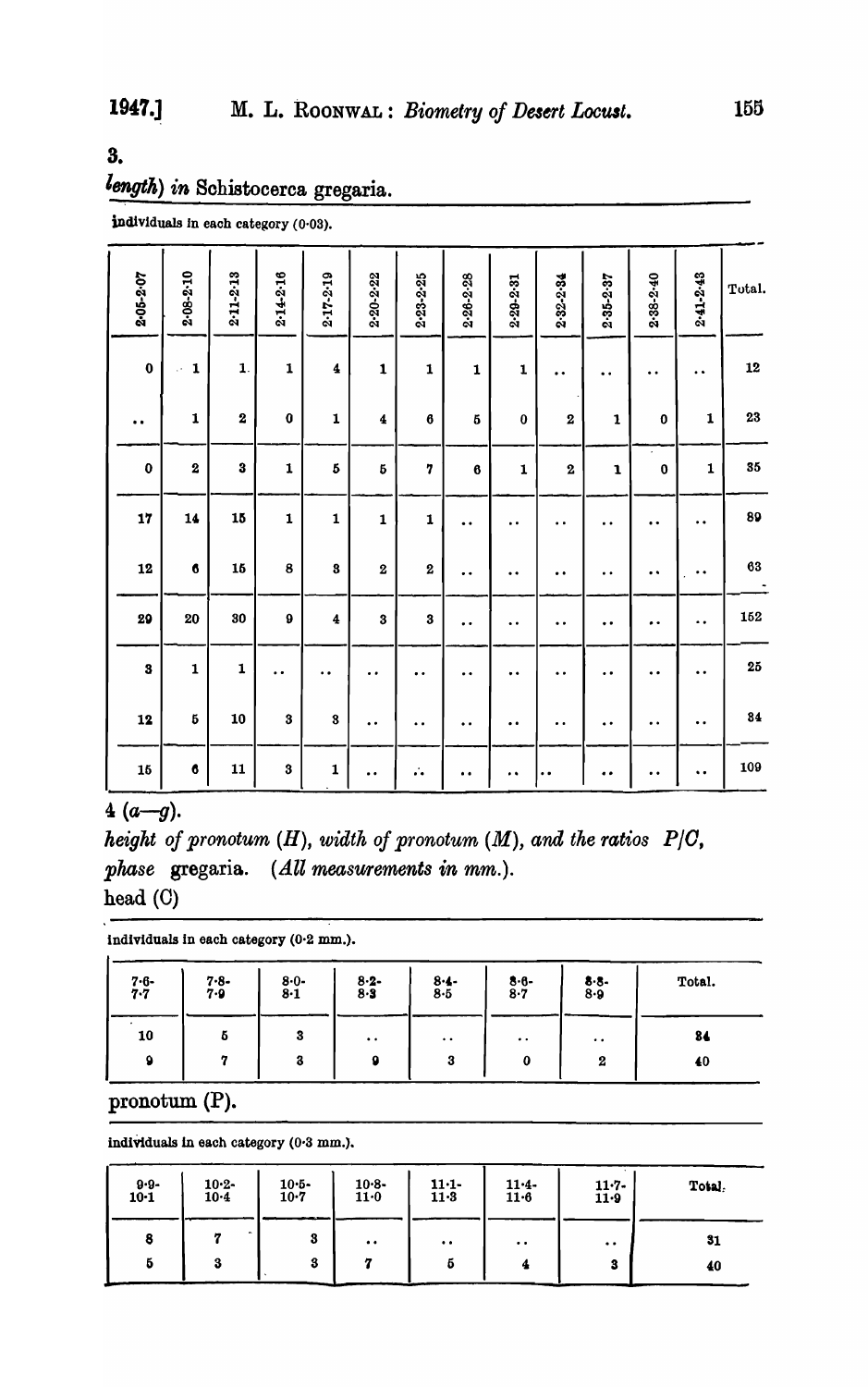TABLE 4

Variation in the width of head  $(C)$ , length of pronotum  $(P)$  $H/C$  and  $M/C$  in Schistocerca gregaria,

# $(c)$  Height of

| $\, {\bf H}$ |                 |                 | Range and mean. |                      |                      |             |                               | Number           |
|--------------|-----------------|-----------------|-----------------|----------------------|----------------------|-------------|-------------------------------|------------------|
|              |                 | Min.-Max.       |                 | Mean.                | $7.5 -$<br>7.6       | $7.7 - 7.8$ | $7.9 -$<br>8.0                | $8 - 1 -$<br>8.2 |
| ර්ර          |                 | $7.8 - 8.9$     |                 | $8 - 4$              | $\ddot{\phantom{0}}$ |             | 5<br>$\boldsymbol{2}$         |                  |
| ♀            |                 | $7.5 - 10.0$    |                 | 8.9                  | $\mathbf{1}$         |             | $\boldsymbol{2}$<br>$\pmb{2}$ | ${\bf 3}$        |
|              |                 |                 |                 |                      |                      |             | (d)                           | Width of         |
| $\mathbf M$  | Range and mean. |                 |                 |                      |                      |             |                               | Number           |
|              | Min.-Max.       | Mean.           | $5.0 -$<br>5.1  | $5 - 2 -$<br>5.3     | 5.5                  | $5.4 -$     | $5.6 -$<br>5.7                | $5 - 8 -$<br>5.9 |
| <b>්</b> ර   | $5 - 3 - 6 - 5$ | 5.9             | . .             |                      | 1                    | $\bf{3}$    | 6                             | 11               |
| ¥₿           | $5.0 - 7.3$     | $6 - 4$         | 1               |                      | $\bf{0}$             | 2           | $\mathbf{1}$                  | 5                |
|              |                 | $\blacksquare$  |                 |                      |                      |             |                               | (e) Ratio        |
| P/C          |                 | Range and mean. |                 |                      |                      |             |                               | Number           |
|              |                 | Min.-Max.       |                 | $1.17 -$<br>1.19     | $1.20 -$<br>1.22     |             | $1.23 -$<br>1.25              | $1.26 -$<br>1.28 |
| ර්ර          | $1.17 - 1.49$   |                 | 1.31            | $\boldsymbol{2}$     |                      | 0           | $\bf{3}$                      | 5                |
| ₽₽           | $1.21 - 1.42$   |                 | 1.32            | $\ddot{\phantom{a}}$ |                      | 1           | 2                             | $\pmb{9}$        |
|              |                 |                 |                 |                      |                      |             |                               | Ratio<br>(f)     |
| H/C          |                 |                 |                 | Range and mean.      |                      |             |                               | Number           |
|              |                 |                 | Min.-Max.       |                      | Mean.                |             | $1.03 -$<br>1.05              | $1.06 -$<br>1.08 |
| <b>đổ</b>    |                 |                 | $1.04 - 1.19$   |                      | 1.11                 |             | $\overline{\mathbf{4}}$       | 5                |
| ¥¥           |                 | $1.03 - 1.29$   |                 |                      | $1 - 13$             |             | $\bf{3}$                      | 4                |
|              |                 |                 |                 |                      |                      |             |                               | $(g)$ Ratio      |
| M/C          |                 |                 |                 | Range and mean.      |                      |             |                               | Number           |
|              |                 | Min.-Max.       |                 |                      | Mean.                |             | $0.71 -$<br>0.72              | $0.73 -$<br>0.74 |
| ර්ර          |                 |                 | $0.71 - 0.86$   |                      | 0.78                 |             | $\pmb{2}$                     | 3                |
| 99           |                 |                 | $0.71 - 0.88$   |                      | 0.81                 |             | 1                             | 1                |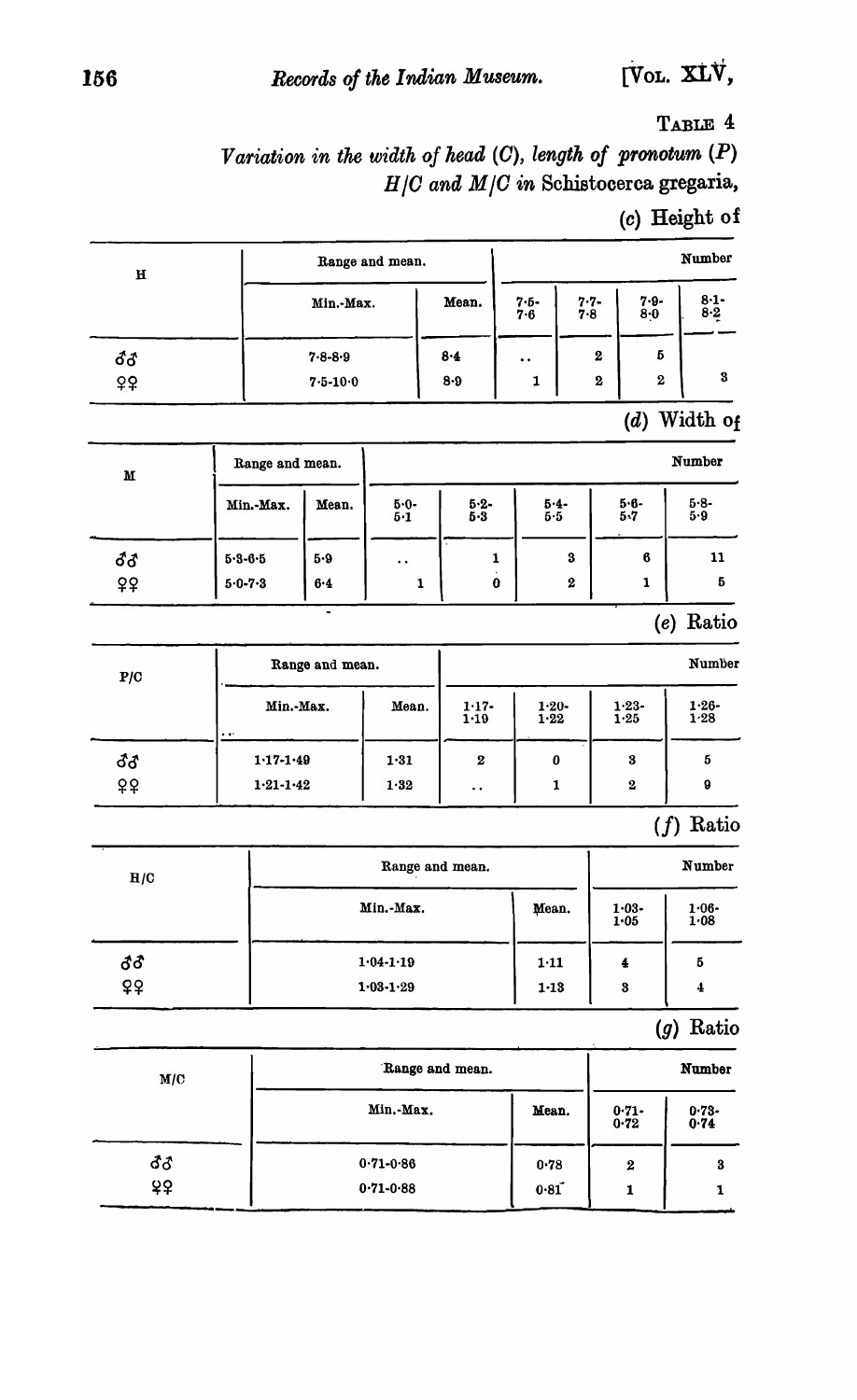# 1947.] M. L. ROONWAL: *Biometry of Desert Locust*. **157**

# *(continued) .*

*height of pronotum (H), width of pronotum (M), and the ratios P|C, phase* gregaria. *(All measurements in mm.).* 

## pronotum (H).

|             | of individuals in each category $(0.2 \text{ mm.})$ . |                  |                    |                      |                         |                 |                      |                      |        |  |  |
|-------------|-------------------------------------------------------|------------------|--------------------|----------------------|-------------------------|-----------------|----------------------|----------------------|--------|--|--|
| $8.3 - 8.4$ | $8 - 5 -$<br>8.6                                      | $8 - 7 -$<br>8.8 | $8.9 -$<br>$9 - 0$ | $9 - 1 -$<br>$9 - 2$ | $9.3 -$<br>$9-4$        | $9.5 -$<br>9.6  | $\frac{9:7}{9:8}$    | $9.9 -$<br>$10 - 0$  | Total. |  |  |
| 5           | 12                                                    | 3                | 4                  | $\bullet$            | $\ddot{\phantom{a}}$    | $\cdot$ $\cdot$ | $\ddot{\phantom{0}}$ | $\ddot{\phantom{a}}$ | 34     |  |  |
|             | 4                                                     | 6                | 7                  | $\boldsymbol{2}$     | $\overline{\mathbf{4}}$ | 6               | 3                    | $\boldsymbol{2}$     | 43     |  |  |

pronotum (M).

|                  | of individuals in each category $(0.2 \text{ mm.})$ . |                  |                 |                  |                      |                      |        |
|------------------|-------------------------------------------------------|------------------|-----------------|------------------|----------------------|----------------------|--------|
| $6 - 0 -$<br>6·1 | $6 - 2 -$<br>6.3                                      | $6.4 - 6.5$      | $6.6-$<br>$6-7$ | $6 - 8 -$<br>6.9 | $7.0 - 7.1$          | $7.2 -$<br>$7 - 3$   | Total. |
| 8                | 3                                                     | $\boldsymbol{2}$ | $\cdot$ $\cdot$ | $\bullet$ .      | $\ddot{\phantom{0}}$ | $\ddot{\phantom{a}}$ | 34     |
| 3                | 7                                                     | 7                | 8               | 3                | 4                    |                      | 42     |

## $P/C$ .

| $1.29 -$<br>1.31 | $1.32 -$<br>1.34 | $1.35 -$<br>1.37        | $1.38 -$<br>1.40 | $1.41 -$<br>1.43 | $1.44 -$<br>1.46 | $1.47 -$<br>1.49     | Total. |
|------------------|------------------|-------------------------|------------------|------------------|------------------|----------------------|--------|
| 8                | 9                | $\bf{0}$                | 3                | $\bf{0}$         | $\bf{0}$         |                      | 31     |
| 6                | 7                | $\overline{\mathbf{4}}$ | 5                | 3                | $\bullet$ .      | $\ddot{\phantom{0}}$ | 37     |

## *H/C.*

|                  |                  | of individuals in each category $(0.03)$ . |                      |                      |                                 |                    |        |
|------------------|------------------|--------------------------------------------|----------------------|----------------------|---------------------------------|--------------------|--------|
| $1.09 -$<br>1.11 | $1.12 -$<br>1.14 | 1.15<br>1.17                               | $1.18 -$<br>$1 - 20$ | $1.21 -$<br>1.23     | $\frac{1 \cdot 24}{1 \cdot 26}$ | $1.27 -$<br>1.29   | Total. |
| 9                | 9                | 3                                          | 4                    | $\ddot{\phantom{a}}$ | $\bullet\bullet$                | $\bullet\;\bullet$ | 34     |
| 10               | 11               | 7                                          | $\mathbf{2}$         | $\boldsymbol{2}$     | $\bf{0}$                        | 1                  | 40     |

# *M/C.*

|                  | of individuals in each category (0.02). |                  |                  |                  |                  |                  |        |  |  |  |
|------------------|-----------------------------------------|------------------|------------------|------------------|------------------|------------------|--------|--|--|--|
| $0.75 -$<br>0.76 | $0.77 -$<br>0.78                        | $0.79 -$<br>0.80 | $0.81 -$<br>0.82 | $0.83 -$<br>0.84 | $0.85 -$<br>0.86 | $0.87 -$<br>0.88 | Total. |  |  |  |
| 5                | 13                                      | 5                | 3                |                  | $\boldsymbol{2}$ | $\bullet$        | 34     |  |  |  |
| $\mathbf{2}$     | 9                                       | 7                | 9                | 6                | 3                | $\boldsymbol{2}$ | 40     |  |  |  |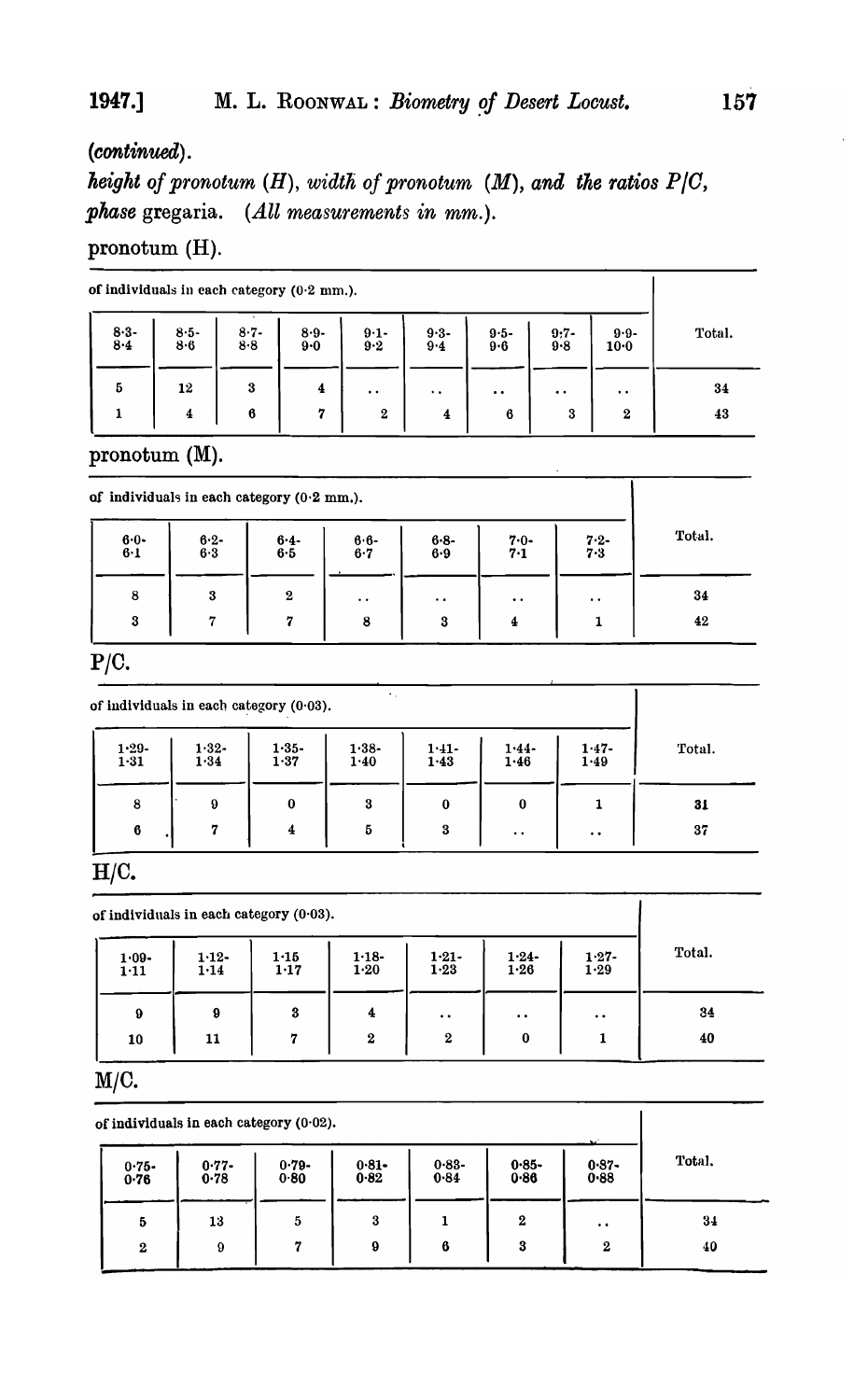even in those species in which both. the sexes undergo the same number of moults. The size-difference in such cases may possibly be due to the males having a faster rats of development than the females. The number of moults is only one of the causes of size-differences within the species. When an extra-moult is peculiar to the females only, the adults of that sex are usually considerably larger than the males, as in the Rice Grasshopper, *Hieroglyphus banian* (Coleman and Kuhni Kannan, 1911). In *Oolemania sphenarioides,* where Coleman (1911) showed that about one-half the number of individuals in each sex undergo an extra-moult, the size of the adults is very variable, the body-length being 23-40 mm. in males and 25-40 mm. in females; the females are, on the average, larger.

Mathur (1938) stated for *S. gregaria* that difference in the number of moults is the cause of the slight size-superiority of *solitaria* over *gregaria* individuals. No comparative measurements were, however, given, nor evidently were eye-stripe variations and their developmental causes taken into account. When this is done, as shown below, Mathur's statement does not receive support. For the present discussion the length of the hind-femur alone will be considered, as this character is generally regarded as a good indicator of body-size in the Acrididae. The main conclusions thus arrived at, however, apply equally well to the elytron, except in *gregaria* males.

Comparing .first the 6-striped *solitaria* with *gregaria* (6-striped), it is seen that the latter are smaller by  $3.9-10.2\%$ . Both these types are known to undergo the *same* number of moults, *viz.,* five *(vide* Roonwal, 1937, *1946c;* and others,) so that the size-difference that exists in this case cannot be attributed to an extra-moult but must be caused by some other factor probably connected with phases. Within the *solitaria*  phase, the 7 -striped individuals are larger than 6-striped ones by 2·8-  $5.1\%$ . How far is this size-superiority due to an extra-moult which is known to occur in some 7-striped individuals? In the absence of measurements of 7-striped individuals with and without an extramoult, I shall take into consideration some indirect evidence for com-. parison.

It is generally recognized that the growth quotient or Przibram's quotient, Q, *i.e.*, length in one instar, for growth in length of the various body-parts of insects is governed by the progression factor  $\sqrt[3]{\cdot}$ or 1·26. Bodenheimer (1927) has shown that *Schistocerca gregaria*  conforms to this rule, the increase with each moult being either 1.26 or a multiple of this figure,  $viz.$ ,  $1.26^2$  (or  $1.6$ ),  $1.26^3$  (or 2), and so on. Later, Spett (1934) showed that while in some Acrididae, *e.g., Acridium*  bipunctatum Linn. and *A. subulatum Linn.*, Q closely approximates 1<sup>.26</sup>, in others, *e.g., Chorthippus parallelus Zett., C. albomarginatus* (De Geer); Doc~ostaurus *,rnaroccanus* Thunb., *Locusta migratoria* Linn.3 and *Oedipoda coerulescens* (Linn.), it is considerably higher, being about  $1.31-1.44$ . It will thus be seen that a moult in these Acrididae results

<sup>&</sup>lt;sup>8</sup> Spett dealt with the typical subspecies, L. m. *migratoria* Linn., since he was dealing WIth RUSSIan matenal. For the African subspecies, L. *migratoria migratorioides* (R. and  $F_$ ), Duarte (1939) stated that Q approximates the Przibram value of  $1.26$ ; he makes no reference to Spett's work. The management of the state of 1 20, no make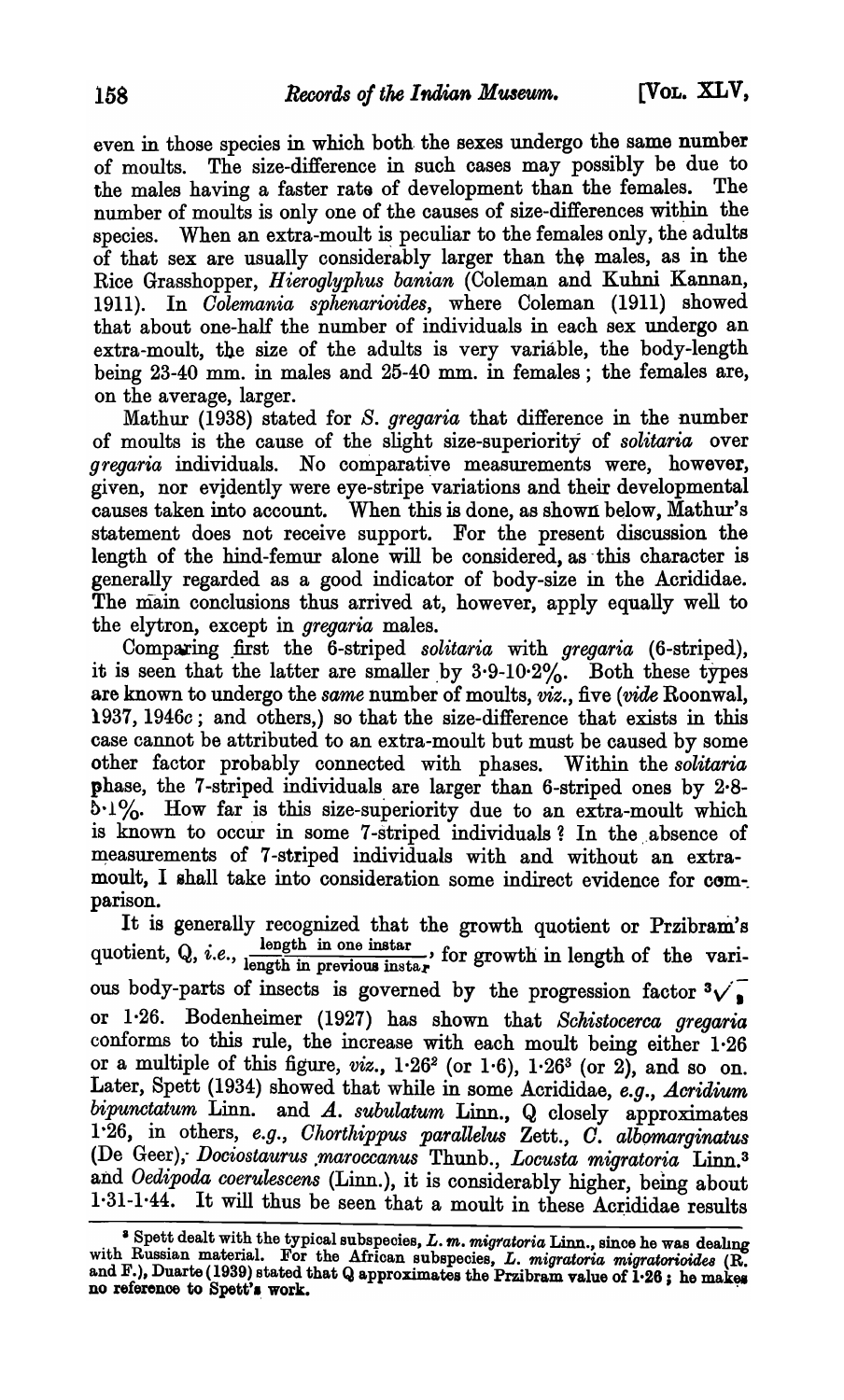in a linear increase of not appreciably less than about 1·26-1·44 times or 26-44%. In the *solitaria* phase of *S. gregaria* the maximum superiority, in regard 'to hind-femur length, of 7-striped over 6-striped individuals is not more than about  $5.1\%$ , which is much less than would be expected as a result of an extra-moult in *all* 7-striped individuals. Taking the normal increase due to a moult as at least 26%, it would appear that not more than about  $5.1/26\%$  or about one-fifth of the total number of 7-striped individuals undergo an extra-moult<sup>4</sup>.

If this conclusion is correct, it is to be expected that as regards size the 7 -striped *solitaria* individuals will fall into two groups: (i) Those which have undergone an extra-moult and are at least about 1.26 times or 26% larger than 6-striped *solitaria* ; these constitute a certain proportion of the population. (ii) Those which have not undergone an extramoult and are about the same size as 6-striped *solitaria;* these constitute the remainder. (Vide also Roonwal, 1947, for additional proof of the existence of these two types of 7-striped individuals.)

#### TABLE 5.

| Phase, sex and<br>number of eye-<br>stripes.                   | Е     | F        | E/F       | $\mathbf C$          | ${\bf P}$ | $\bf H$              | M                    | P/C                           | H/C                  | M/C               |
|----------------------------------------------------------------|-------|----------|-----------|----------------------|-----------|----------------------|----------------------|-------------------------------|----------------------|-------------------|
| $\textit{greg. } \mathcal{S} \mathcal{S} : (6\text{-striped})$ | 53.03 | 24.4     | $2 - 18$  | $7 - 6$              | 9.9       | 8.4                  | 5.9                  | 1.31                          | $1 - 11$             | $\lambda$<br>0.86 |
| $sol. \partial \mathcal{L} : (6\text{-striped})$               | 52.2  | 25.4     | 2.05      | $\bullet$            | . .       | $\bullet\bullet$     | $\ddot{\phantom{a}}$ | $\bullet$                     | $\ddot{\phantom{0}}$ | $\bullet$         |
| $sol. \partial^2$ : (7-striped)                                | 52.4  | $26 - 1$ | $2 - 004$ | $\ddot{\phantom{0}}$ | $\bullet$ | $\ddot{\phantom{0}}$ | $\bullet$            | $\bullet$ $\bullet$ $\degree$ | $\ddot{\phantom{0}}$ | $\bullet$         |
| $\textit{greg.} \mathcal{QQ} : (6\text{-striped})$             | 58.01 | 26.4     | 2.24      | $7 - 9$              | $10-5$    | $8 - 9$              | $6 - 4$              | 1.32                          | $1 - 13$             | $0 - 88$          |
| $sol.$ $QQ$ : (6-striped)                                      | 61.6  | 29.4     | 2.09      | $\bullet$            | $\bullet$ | $\bullet$            | $\bullet$            | $\bullet$                     | $\bullet$            | $\bullet$         |
| $sol. \mathcal{QQ}: (7\text{-striped})$                        | 62.9  | 30.9     | $2 - 03$  | $\bullet\bullet$     | $\bullet$ | $\bullet$ $\bullet$  | $\bullet$            | $\bullet\bullet$              | $\bullet$            | $\bullet\bullet$  |

*Summary of means of biometrical data (Tables 1-4) on S. gregaria.* 

#### TABLE 6.

Percentage of mean size-differences in *E* and *F* in S. gregaria, *taking* 6 .. *striped* solitaria *as 100.* 

| Phase, sex and number of eye-stripes.                         | E          | F         |
|---------------------------------------------------------------|------------|-----------|
| $\textit{greg. } \mathcal{F}\mathcal{F} : (6\text{-striped})$ | $+1.6%$    | $-3.9%$   |
| sol. $\mathfrak{Z}$ $\mathfrak{Z}$ : (6-striped)              | 100        | 100       |
| sol. $\partial \mathcal{S}$ : (7-striped).<br>$\bullet$<br>٠  | $+0.4%$    | $+2.8%$   |
| $\textit{greg.} \mathcal{QQ}$ : (6-striped)                   | $-5.8%$    | $-10.2\%$ |
| $sol. \mathcal{QQ}: (6\text{-striped})$                       | <b>100</b> | 100       |
| $sol. \mathcal{QQ}: (7\text{-striped})$                       | $+2.1%$    | $+5.1%$   |

<sup>4</sup> This, of course, assumes that the size-superiority under discussion is due entirely to an extra-moult.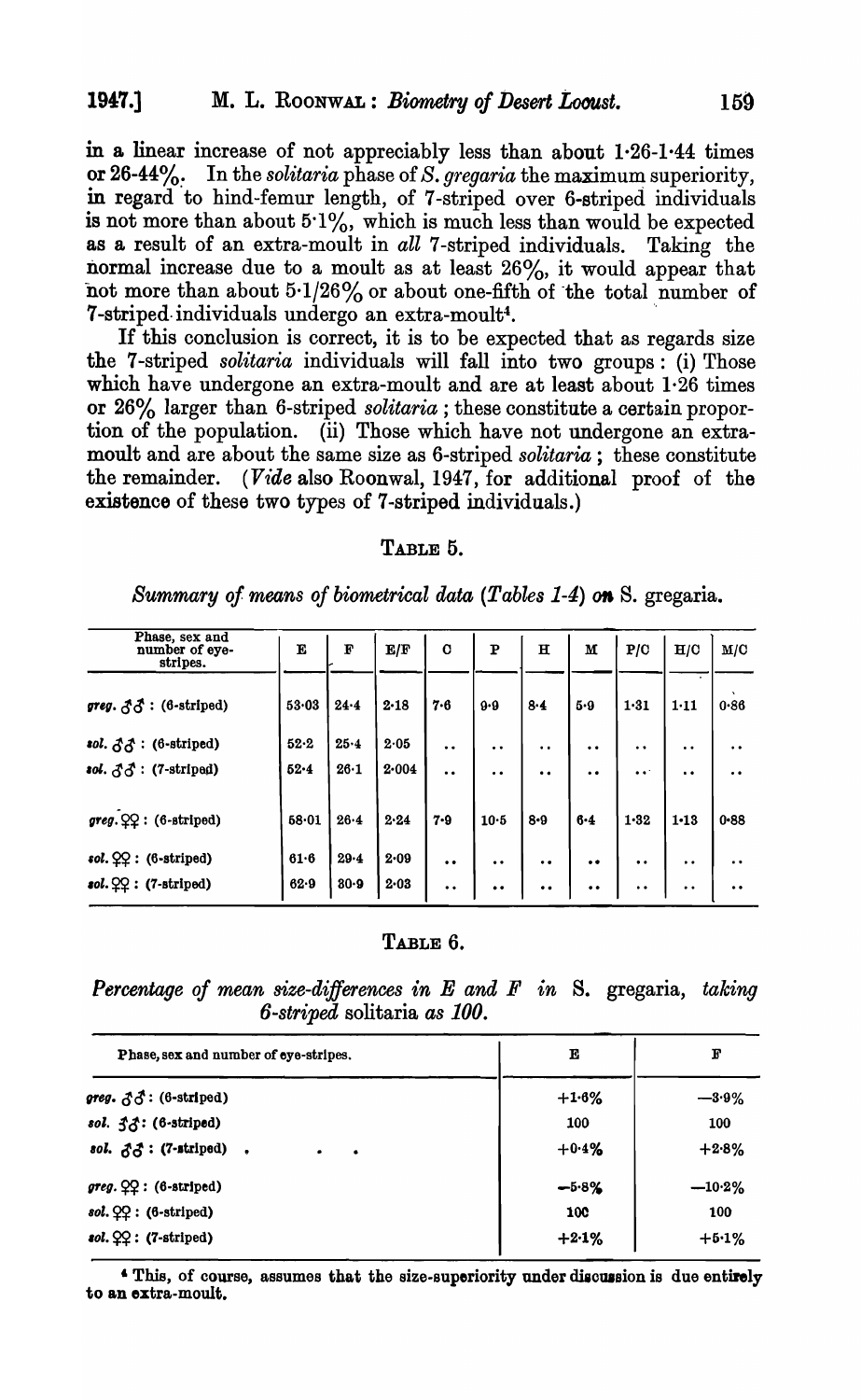### SEXUAL DIMORPHISM.

As in other Acrididae, the females in *S. gregaria* are larger than males of that type and phase; this is evident from the mean dimensions given in Tables 1-5. The degree of sexual dimorphism was calculated as a percentage by which the mean length in females is greater than the mean length in males (Table 7). This figure may be termed the. *sexual dimorphism percentage.* Thus, for the elytron-Iength (E) of a population, the percentage will be obtained by the expression  $\frac{E\hat{Q}}{E\hat{A}} \times 100$ .

| TABLE 7 |  |
|---------|--|
|---------|--|

| Type of individuals.  |         | Sexual dimorphism percentage. |                     |                                          |                                          |                     |  |  |  |  |  |
|-----------------------|---------|-------------------------------|---------------------|------------------------------------------|------------------------------------------|---------------------|--|--|--|--|--|
|                       | Е       | $\mathbf{F}$                  | $\mathbf C$         | $\mathbf{P}$ .                           | $\bf H$                                  | M                   |  |  |  |  |  |
| gregaria (6-striped)  | $9 - 4$ | 8.2                           | 3.9                 | 6·1                                      | 5.95                                     | 8.5                 |  |  |  |  |  |
| solitaria (6-striped) | 18.01   | 15.7                          | $\bullet$ $\bullet$ | $\bullet$ $\bullet$                      | $\bullet\hspace{1mm}\bullet\hspace{1mm}$ | $\bullet$ $\bullet$ |  |  |  |  |  |
| solitaria (7-striped) | 20.04   | 18.4                          | $\bullet\; \bullet$ | $\bullet\hspace{1mm}\bullet\hspace{1mm}$ | $\bullet$                                | $\bullet\;\bullet$  |  |  |  |  |  |

| Mean sexual dimorphism percentages in S. gregaria. |  |  |  |
|----------------------------------------------------|--|--|--|
|                                                    |  |  |  |

It will be noticed (Table 7) that in regard to both elytron and hindfemur lengths the sexual dimorphism percentage in *solitaria* individuals is nearly double that in *gregaria.* Among *solitaria* individuals themselves, sexual dimorphism is more marked (by about 2% regarding E and  $2.7\%$  regarding F) in 7-striped than in 6-striped individuals.

Murat (1939) had already observed in W. Africa that sexual dimorphism in elytron-length is more marked in *solitaria* than in *gregaria* individuals; he was, however, unaware of eye-stripe variations. As an index for the elytron Murat had employed the "sexual dimorphism ratio ", *viz.*,  $EQ/E_A$ , his figures being  $1.09$  for *gregaria* and about.  $1.18-1.26$ for *solitaria* individuals. If my measurements for E and F are analysed in that way, the following ratios are obtained (Table 8) :-

| Table 8. |  |
|----------|--|
|----------|--|

| Ratio                                             | gregaria<br>$(6\text{-stringed})$ | solitaria<br>(6-striped) | solitaria<br>(7-striped) |  |
|---------------------------------------------------|-----------------------------------|--------------------------|--------------------------|--|
| EQ/EJ                                             | 1.09                              | $1 - 18$                 | 1.2                      |  |
| $\mathbf{F} \mathfrak{S}/\mathbf{F} \mathfrak{F}$ | 1.08                              | 1.16                     | $1 - 18$                 |  |

*Mean sexual dimorphism ratios 'in* S. gregaria.

A similar variation in the sexual dimorphism ratio was noticed in *Nomadacris septemfasciata* by Lea and Webb (1939) and in *Locustana pardalina* by Faure (1932) and Plessis (1939). That ratio was found to be a more valuable index of phase than the commonly employed  $E/F$  ratio.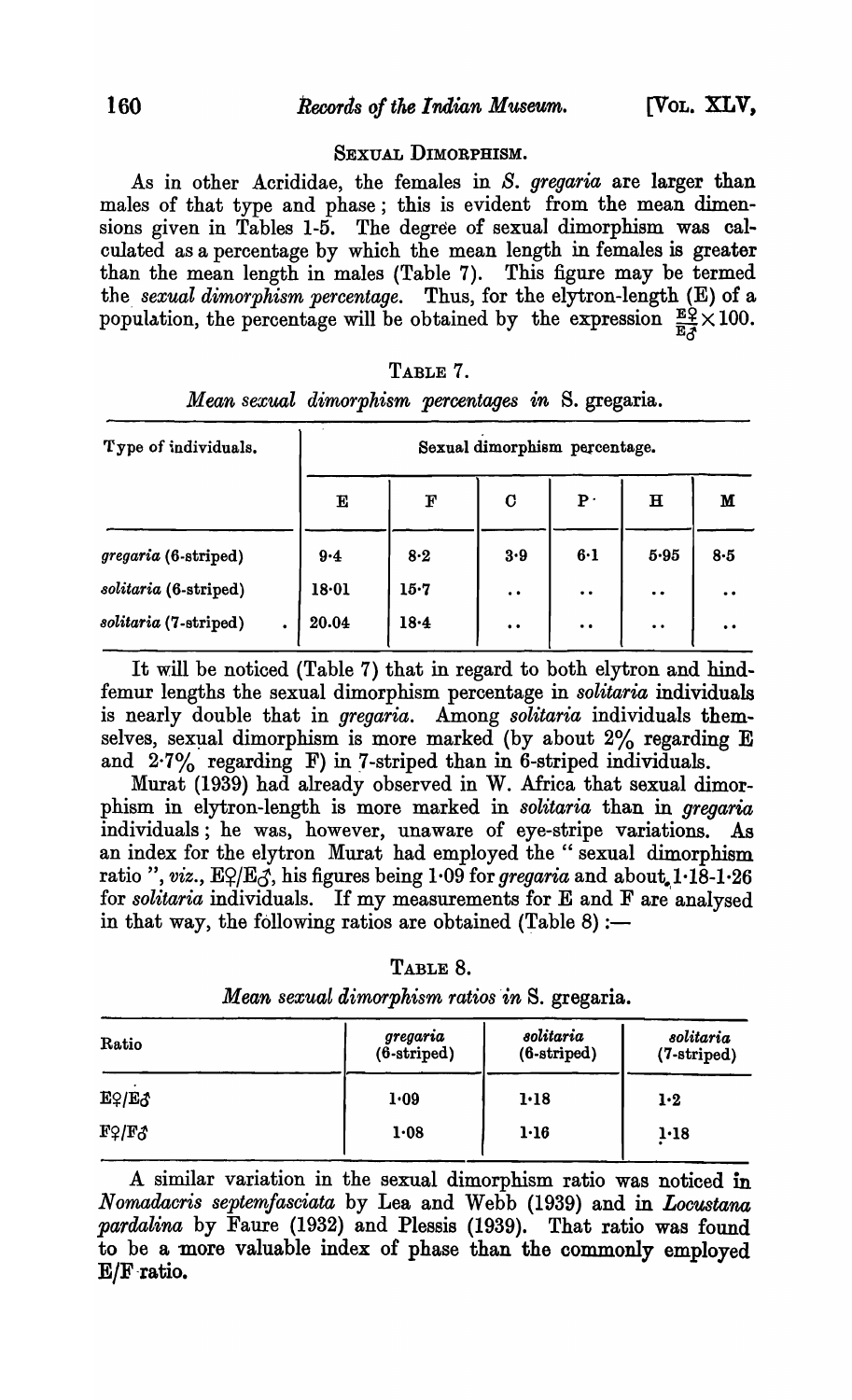The use of sexual dimorphism, expressed either as ratio or as percentage-preferably the latter because of the larger figures obtained and the consequent ease of comparison-is recommended here for the assessment of phase in populations of S. gregaria in the field.

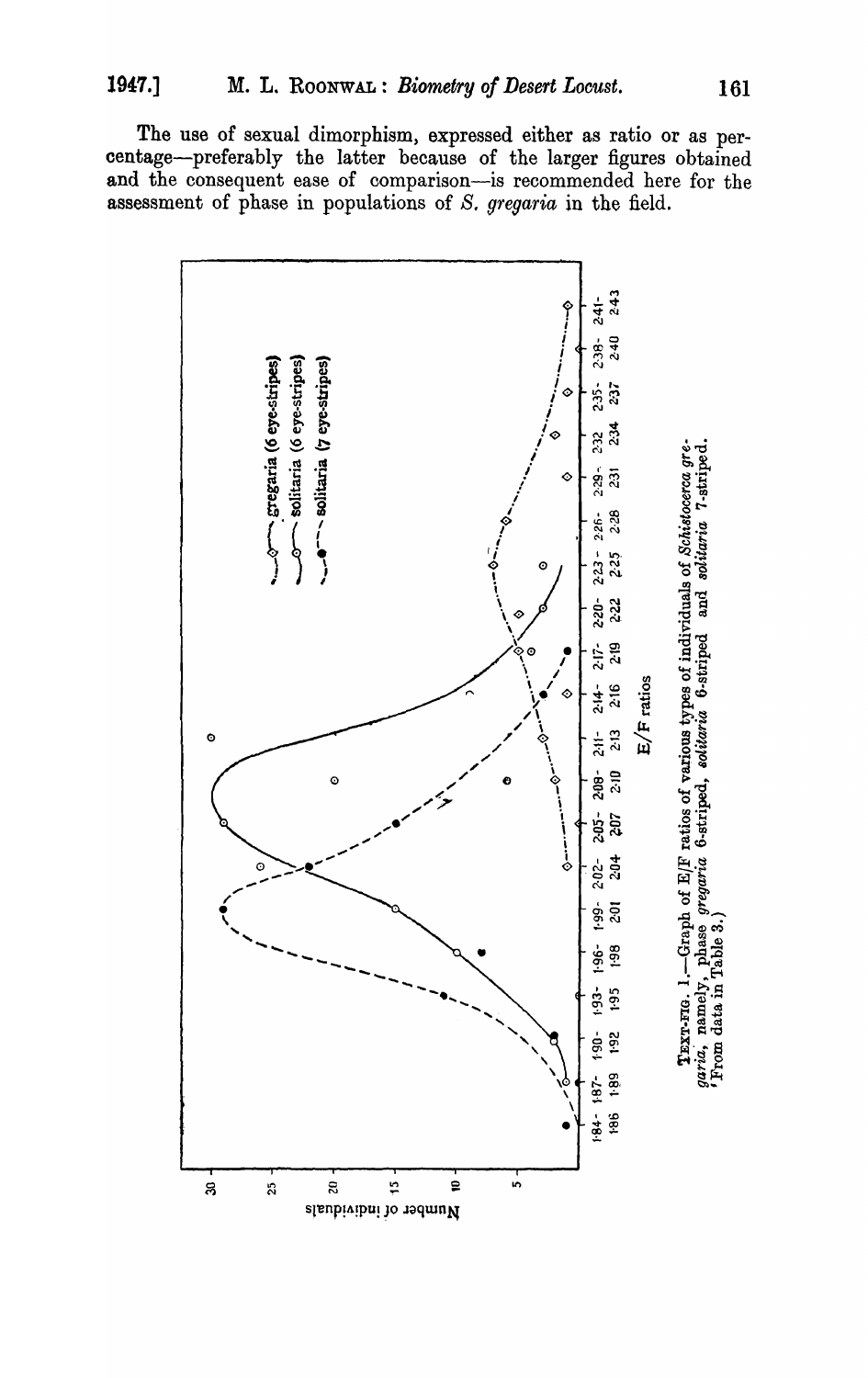### BIOMETRIOAL RATIOS.

### *ElF ratio.*

The analysis of the  $E/F$  ratios (Text-fig. 1) shows (Tables 3, 5 and 9-11) that, irrespective of sexual variation within each group, the 6-striped *solitaria* individuals have a higher mean ratio (ElF 2·07) than 7 -striped *solitaria* (ElF 2'02). The *gregaria* individuals of course have, as is well-known, a much higher mean ratio ( $E/F$  2·22, from the measurements given here) than the *solitaria.* 

### TABLE 9.

*ElF ratios (both sexes together) in S. gregaria. (From Table 3.)* 

| Phase and number of eye-stripes |           |                               |           | ${\bf E}/{\bf F}$ |          |  |
|---------------------------------|-----------|-------------------------------|-----------|-------------------|----------|--|
|                                 |           |                               |           | Range             | Mean     |  |
| gregaria (6-striped)            |           | $\bullet$ $\bullet$ $\bullet$ | $\bullet$ | $2.04 - 2.43$     | 2.22     |  |
| solitaria (6-striped)           | $\bullet$ |                               | ٠         | $1 - 88 - 2 - 25$ | $2 - 07$ |  |
| solitaria (7-striped)           | $\bullet$ |                               |           | $1.85 - 2.17$     | $2 - 02$ |  |

The figures given in Tables 3 and 5 may be analysed in another way, *viz.,* by 'comparing the percentage of individuals belonging to each phase-group among 6- and 7-striped *solitaria* forms, assuming the limits of each group as follows:

*solitaria*:  $E/F 2.05$  and below (to about 1.85).

*transiens* 5: EfF 2·06-2·15.

*gregaria:* ElF 2·16 and above (to about 2'43).

It will be seen (Table 10) that in both the 6- and 7-striped *solitaria* group under study there is a sprinkling of high ratio or " *gregaria* " individuals. The proportion of the latter is, however, much higher (8.6%) in the 6-striped than in the 7-striped  $(0.9\%)$  group.

TABLE 10.

*Distribution of solitaria populations of S. gregaria by E/F phase-groups.* 

| Nature of population   | % of population in each E/F phase-group |           |                |  |
|------------------------|-----------------------------------------|-----------|----------------|--|
|                        | solitaria                               | transiens | gregaria       |  |
| solitaria (6-striped). | $39 - 5$                                | 51.9      | 8.6            |  |
| solitaria (7-striped). | 67                                      | $32-1$    | $\mathbf{0.9}$ |  |

<sup>&</sup>lt;sup>5</sup> The reality of the intermediate phase-group, *transiens*, is, in my experience, highly doubtful, although some authors repeatedly use this term to designate intermediate and, supposedly, at least partially distinguishable individuals. Its retention, however, as a purely arbitrary intermediate group may sometimes be desirable for convenience of the statistioal analysis of quantitativo data.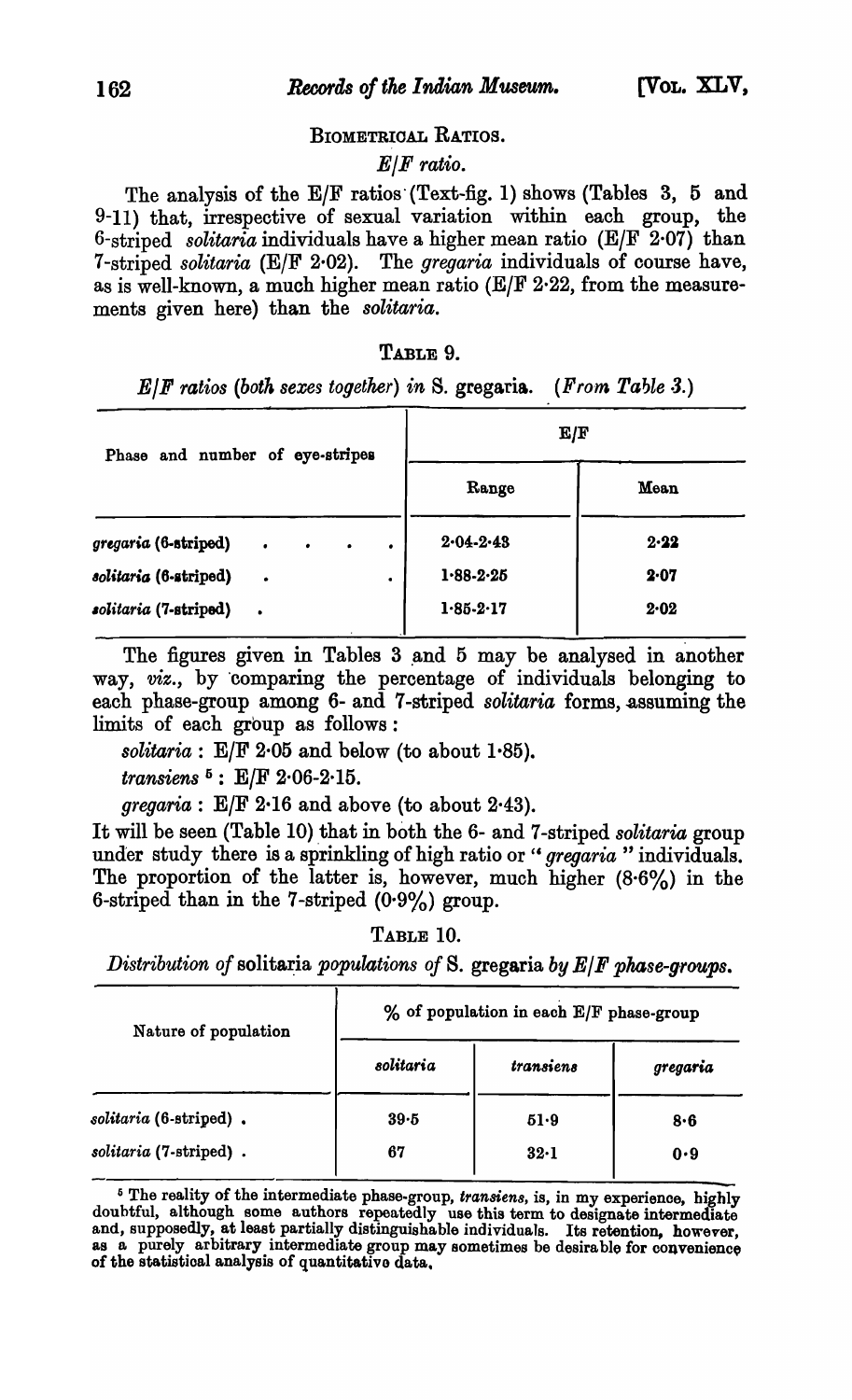The E/F ratios also display sexual dimorphism (Tables 3 and 11). Within each phase- and eye-stripe group, the mean E/F ratio is higher in females than in males by  $1.3-2.8\%$ . The difference is lowest  $(1.3\%)$  in the group with the lowest *ElF* ratio (7 -striped *solitaria)* and highest  $(2.8\%)$  in the group with the highest ratio *(gregaria)*. In other words, the degree of sexual dimorphism increases with the progress towards higher ratios; this is the opposite of what occurs with regard to the size of the body-parts, *e.g.,* length of elytron and hind-femur.

### TABLE 11.

| Phase and number of eye-stripes                                           |           |                             | Mean E/F              |                             | %mean superiority         |
|---------------------------------------------------------------------------|-----------|-----------------------------|-----------------------|-----------------------------|---------------------------|
|                                                                           |           |                             | ¥                     | of $\varphi$ over $\varphi$ |                           |
| gregaria (6-striped).<br>solitaria (6-striped).<br>solitaria (7-striped). | $\bullet$ | $\bullet$<br>$\bullet$<br>٠ | 2.18<br>2.05<br>2.004 | 2.24<br>2.09<br>2.03        | $2.8%$<br>$1.95%$<br>1.3% |

### *Sexual dimorphism in ElF ratios in* S. gregaria.

In *Nomadacris septemfasciata* (Lea, 1938) and *Locustana· pardalina*  (Plessis, 1939; Smit, 1939) also the *ElF* ratio within each phase is higher in females than in males.

### *Other ratios.*

With regard to other ratios, I have figures only for *gregaria* individuals (Tables *4e-g* and 5). Here again, females tend to have higher ratios than males, the means being as follows :-P/C:  $\delta\delta$  1.31,  $\varphi$  1.32;  $H/C: \, 33$  1·11,  $\, \Omega$  1·13;  $M/C: \, 33$  0·78,  $\, \Omega$  0·81.

#### SUMMARY.

1. The size and biometrical ratios of the body-parts were studied in the three major types of individuals of the Desert Locust, *viz.,* phase *gregaria* 6-eye-striped, and phase *solitaria* 6- and 7 -striped.

2. Regarding the length of the elytron (E) and that of the hindfemur (F), *gregaria* individuals are the smallest (except in male E), 6-striped *solitaria* larger, and 7 -striped *solitaria* the largest.

3. The cause of the size-differences between the 6-striped *gregaria*  . and 6-striped *solitaria* forms is not the difference in the number of moults (both have 5 moults), but some other factor probably connected with phase. The difference between 6- and 7 -striped *solitaria* is attributable in part only to the difference in the number of moults-a small proportion of the 7 -striped individuals undergo 6 moults ; the remaining 7 striped and all the 6-striped individuals undergo only 5 moults.

4. Within each group, the females are larger than males in respect of all the body-parts, the sexual dimorphism being greatest in 7-striped *solitaria* and least in *gregaria.* The use of the "sexual dimorphism percentage", *i.e.*, the percentage by which females are larger than males in a population-group, provides a convenient method for the determination of phase in the field.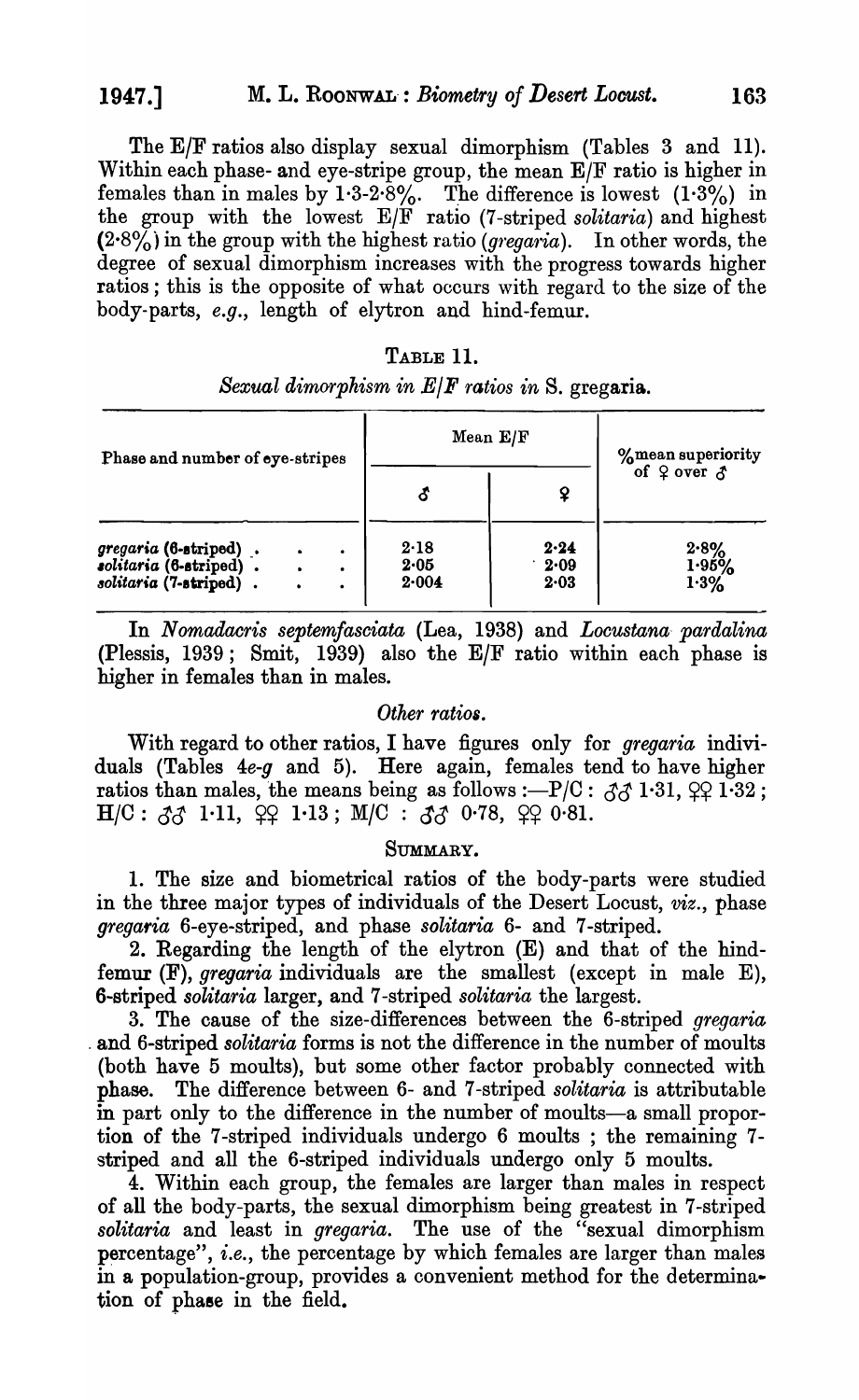5. The mean *ElF* ratio is lowest in 7 -striped *solitaria* (2·02), higher in 6-striped *solitaria* (2.07), and highest in *gregaria* (2.22). It also exhibits sexual dimorphism, being higher in females than in males; the dimorphism is greatest in *gregaria,* and least in 7 -striped *solitaria.* 

REFERENCES.

[For other references quoted in the text, see Parts I and II of this series.]

- Bodenheimer, F.S. 1927. Über Regelmässigkeiten in dem Wachstums von Insekten. I. Das Längswachstum. *Deutsch. ent. Z.* (1927), pp. 33-57.<br>Duarte. A.J. 19
- A.J. 1939. Problems of growth of the African Migratory Locust. *Bull. ent. Res.* XXIX, pp. 425-456 ..
- International Locust Conference. 1937. Proc. 4th int. Locust Conf., *Cairo, 1936,* ix +96 pp. +51 appendices. Cairo.
- **1938.** C.R. Ve Conf. int. Res. anti-acridienne, Bruxelles 1938, 445 pp. Brussels.
- Jannone, G. 1938. Aspetti bio-morfologici e somatometrici del problema delle fasi nel *Dociostaurus maroccanus* Thunb. in Italia e fuori, con particolare riguardo alla provincia di Napoli. (Secondo contributo.) *Boll. R. Lab. Ent. agrar. Portici* I, pp. 261-328.
- -1939. Studio morfologico, anatomico e istologico del *Dociostaurus maroccanus* (Thunb.) nelle sue fasi *transiens congregans, gregaria* e *solitaria.* (Terzo contributo.) *Boll. R. Lab. Ent. agrar. Portici IV, pp. 3-443.*
- Lea, A. 1938. Investigations on the Red Locust, *Nomadacris septemfasciata* (Serv.) in Portugese East Africa and Nyasaland in 1935. *Sci. Bull. Dept. Agric.* & *For. Un. S. Africa,* No. 176. *(Locust Res. Ser. No. 1*), pp. 1-29.
- Lea, A. and Webb, D. van V. 1939. Field observations on the Red Locust at Lake Rukwa in 1936 and 1937. *Sci. Bull. Dept. Agric.* & *For. Un. S. Africa,* No. 189. *(I,ocust Res. Sere No.4),* pp. 1-81.
- Murat, M. 1939. Recherches sur le criquet pèlerin *(Schistocerca gregaria* . Forsk., Acrididae) en Mauritanie occidentale (A.O.F.) et au Sahara Espagnol, annees 1937-1938. Deuxieme rapport sur les recherches de la Mission d Études de la Biologie des Acridiens au Sahara occidentale, précédés d'une descriptions générale de la contrée. *Bull. Soc. Hist. nat. Afr. Nord.* XXX<sup>\*</sup> pp. 105-204.
- Plessis, C. du. 1939. The incipient outbreaks of the Brown Locust in 1937-38, with special reference to biometrical analysis. *Sci. Bull. Dept. 4gric.* & *For. Un. S. Africa,* No. 209 *(Locust Res. Sere*  No. 6), pp 1-69.<br>Rao, Y. R. 1937. A st
- A study of migration among the solitaries of the Desert Locust *(Schistocerca gregaria Forsk.). Proc. 4th int. Locust Conf. Cairo, 1936, App. 10, pp. 1 14.*<br>1938. A further note on studies of migra-
- A further note on studies of migration among the solitaries of locusts in N. W. India in 1936-1938. C. R.  $V^e$  Conf. *int. Res. antiacridienne, Bruxelles, 1938, pp. 238-247.*<br>-1942. Some results of studies on the Desert Locus:
- Some results of studies on the Desert Locust *(Schistocerca gregaria, Forsk.)* in India. *Bull. ent. Res.* XXXIII, pp. 241-265.